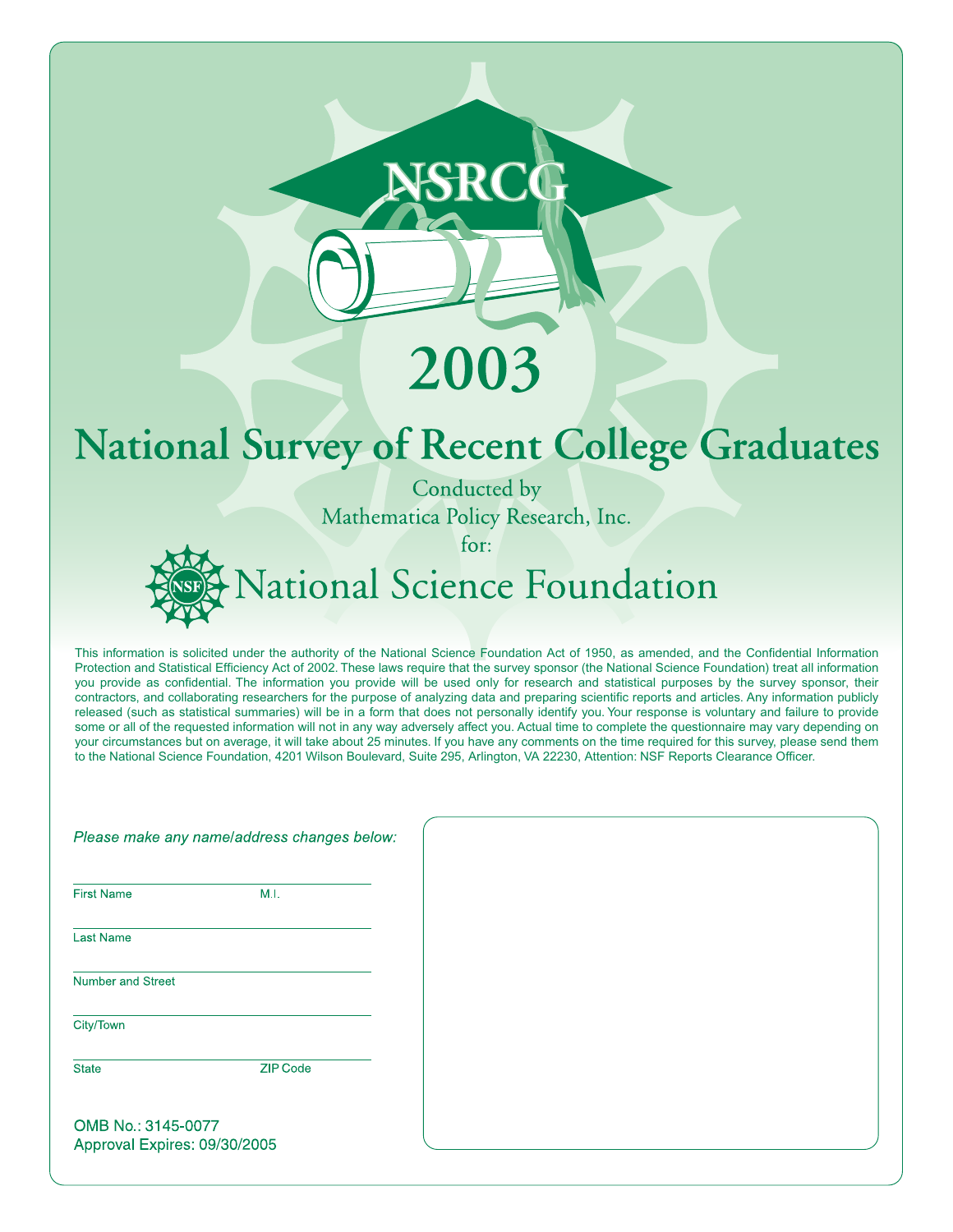- ♣ **Thank you for taking the time to complete this questionnaire.**
- ♣ **If you have any questions, please call us toll free at 1-888-633-8329 or e-mail us at questions@gradsurvey.org. Our mailing address is: 2003 National Survey of Recent College Graduates, Mathematica Policy Research, Inc., 7161 Columbia Gateway Drive, Columbia, MD 21046.**
- ♣ **Results of the National Survey of Recent College Graduates can be found on the National Science Foundation's Web site at http://www.nsf.gov/sbe/srs/nsrcg.**
- ♣ **An agency may not conduct or sponsor, and a person is not required to respond to, a collection of information unless it displays a currently valid OMB control number. The OMB control number for this survey is 3145-0077.**
- ♣ **Follow all appropriate skip instructions after marking a box. If no skip instruction is provided, you should continue to the next question.**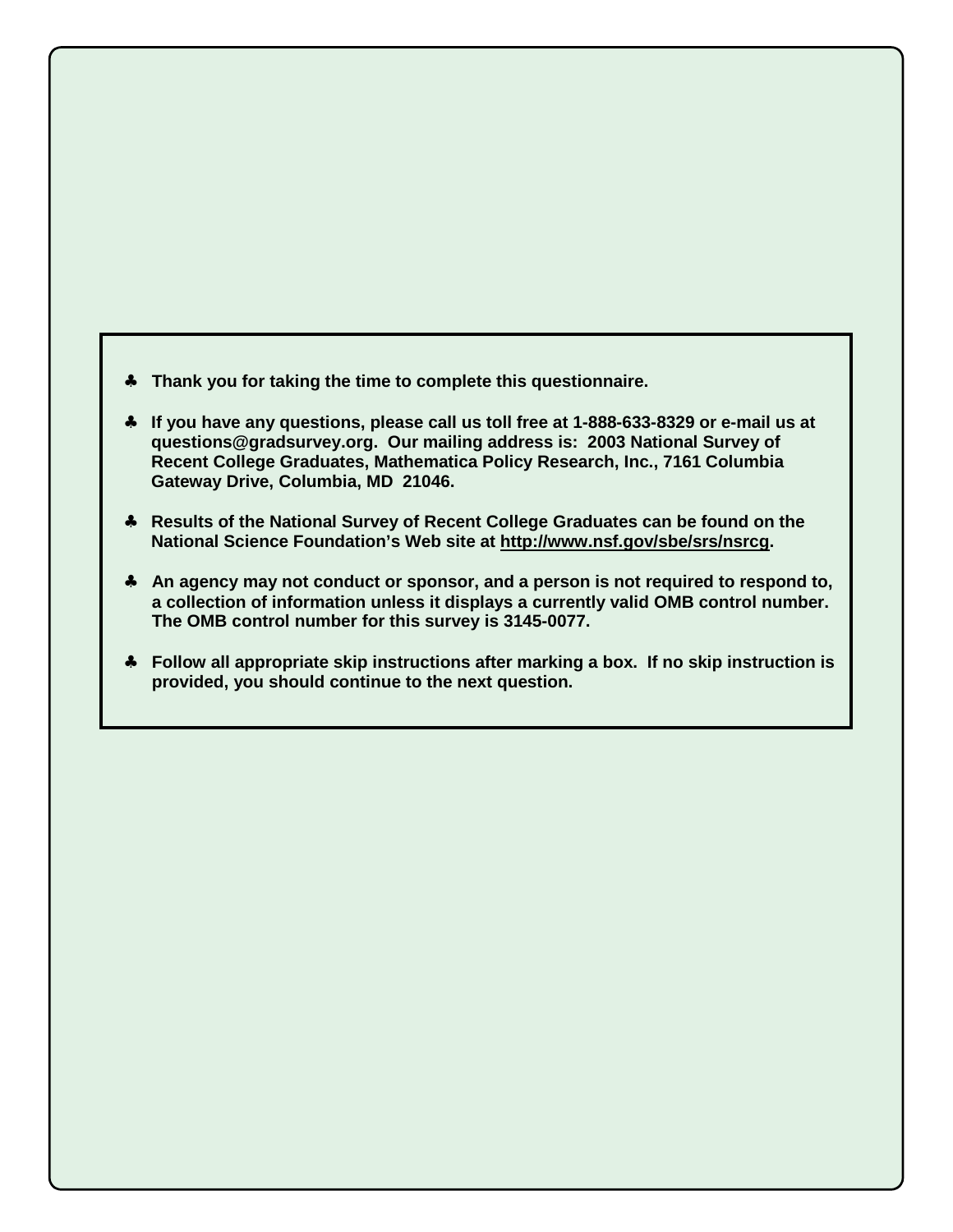|     | <b>Part A - Education Background</b>                                                             |     | A5. When you first entered college to begin working<br>on a bachelor's degree, what was your intended<br>major field of study? |
|-----|--------------------------------------------------------------------------------------------------|-----|--------------------------------------------------------------------------------------------------------------------------------|
| A1. | In what year did you receive your high school<br>diploma or high school equivalency certificate? |     | $\cdot \Box \leftarrow$ Mark (X) this box if you were undecided<br>and then go to question A7                                  |
|     | <b>YEAR</b>                                                                                      |     | FIRST INTENDED MAJOR                                                                                                           |
|     | DID NOT FINISH HIGH SCHOOL                                                                       |     |                                                                                                                                |
|     |                                                                                                  |     |                                                                                                                                |
|     |                                                                                                  |     |                                                                                                                                |
|     |                                                                                                  | A6. | Using the FIELD OF STUDY list on pages 18-19,<br>choose the code that best describes your first<br>intended major.             |
| A2. | In what U.S. state, U.S. territory, or foreign<br>country did you last attend high school?       |     | <b>CODE</b>                                                                                                                    |
|     |                                                                                                  |     | NOTE: Education codes range from 601 to 995                                                                                    |
|     | STATE/TERRITORY                                                                                  |     |                                                                                                                                |
|     |                                                                                                  |     |                                                                                                                                |
|     | <b>FOREIGN COUNTRY</b>                                                                           | A7. | Using a 4-point scale, what was your overall<br>undergraduate grade point average (GPA)?                                       |
|     |                                                                                                  |     | If you have more than one bachelor's degree,<br>give your overall grade point average for your<br>first bachelor's degree.     |
|     |                                                                                                  |     | Mark $(X)$ one answer.                                                                                                         |
| A3. | Have you ever taken courses at a community                                                       |     | $1 \square$ 3.75 - 4.00 GPA<br>(Mostly A's)                                                                                    |
|     | college?                                                                                         |     | $2 \square$ 3.25 - 3.74 GPA<br>(About half A's/half B's)                                                                       |
|     | Use an X to mark your answer.                                                                    |     | $3 \square$ 2.75 - 3.24 GPA<br>(Mostly B's)                                                                                    |
|     | $1 \square$ Yes                                                                                  |     | (About half B's/half C's)<br>$4 \square$ 2.25 - 2.74 GPA                                                                       |
|     | $2 \square$ No                                                                                   |     | $5 \square$ 1.75 - 2.24 GPA<br>(Mostly C's)                                                                                    |
|     |                                                                                                  |     | $6 \square$ 1.25 - 1.74 GPA<br>(About half C's/half D's)                                                                       |
|     |                                                                                                  |     | $7 \Box$ Less than 1.25<br>(Mostly D's or below)                                                                               |
|     |                                                                                                  |     | 8 Have not taken courses for which grades<br>were given                                                                        |
|     |                                                                                                  |     |                                                                                                                                |
| A4. | Do you have a 2-year associate's degree?                                                         | A8. | How many college or university degrees do you                                                                                  |
|     | $1 \square$ Yes                                                                                  |     | have at the bachelor's level or higher?                                                                                        |
|     | $2 \Box$ No                                                                                      |     | NUMBER                                                                                                                         |
|     |                                                                                                  |     |                                                                                                                                |
|     |                                                                                                  |     |                                                                                                                                |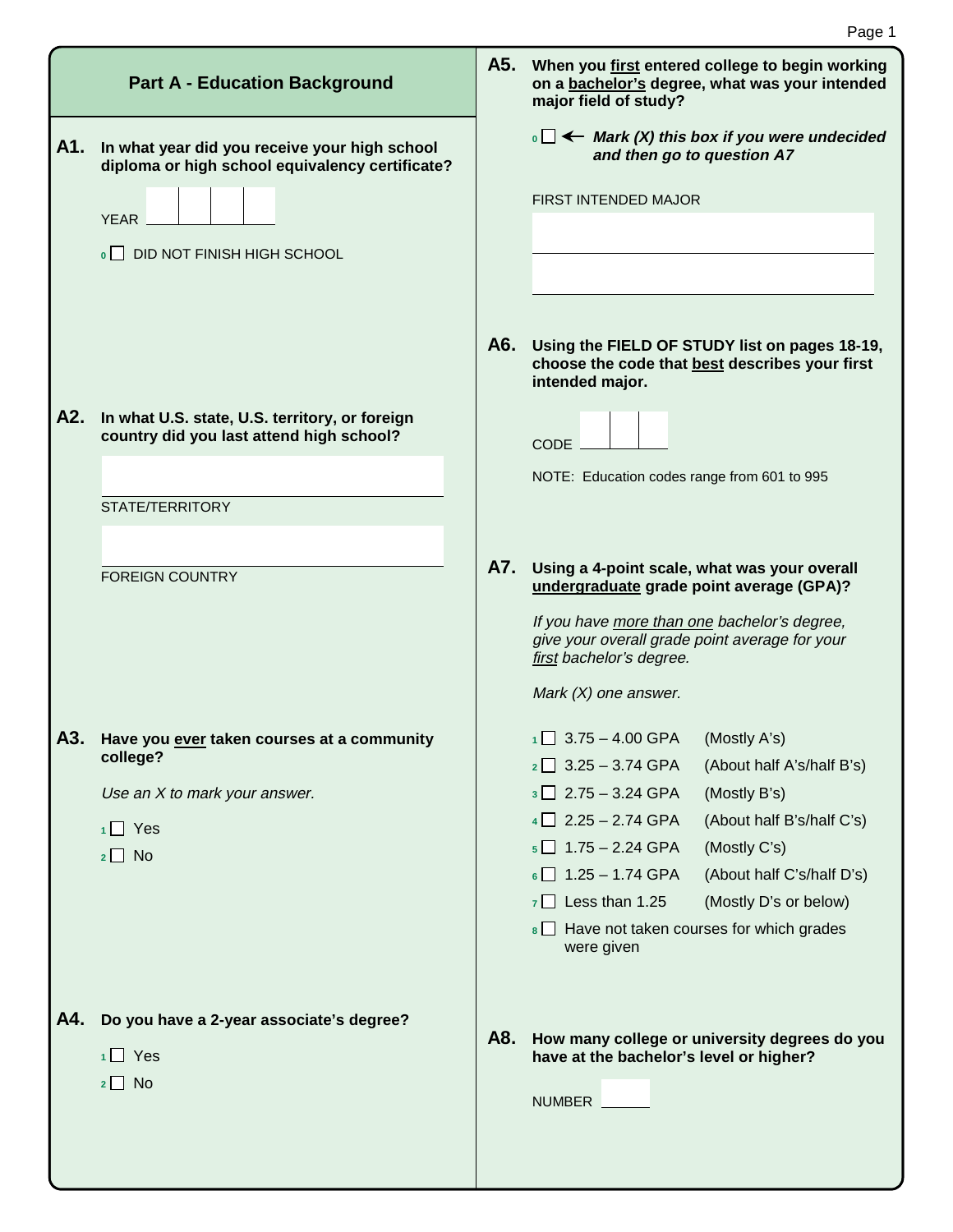| A9. | During the week of October 1, 2003, were you<br>enrolled in or taking courses at a college or<br>university?                                    |   | A14. For which of the following reasons were you<br>taking courses or enrolled?                                                                                                     |
|-----|-------------------------------------------------------------------------------------------------------------------------------------------------|---|-------------------------------------------------------------------------------------------------------------------------------------------------------------------------------------|
|     | $\overline{1}$ Yes                                                                                                                              |   | Mark (X) Yes or No for each item.<br><b>Yes</b><br>No                                                                                                                               |
|     | $_2\square$ No $\rightarrow$ Go to question A16                                                                                                 | 1 | To gain further education before<br>$\overline{2}$                                                                                                                                  |
|     | A10. (If Yes) Were you taking courses or enrolled<br>as                                                                                         | 2 | To prepare for graduate school                                                                                                                                                      |
|     | Mark $(X)$ one answer.                                                                                                                          | 3 | To change your academic or                                                                                                                                                          |
|     | $\overline{1}$ A full-time student in a degree program                                                                                          | 4 | To gain further skills or<br>knowledge in your academic or                                                                                                                          |
|     | $\frac{1}{2}$ A part-time student in a degree program                                                                                           |   |                                                                                                                                                                                     |
|     | $\frac{1}{3}$ Not enrolled in a degree program, but taking<br>courses                                                                           | 5 |                                                                                                                                                                                     |
|     | A11. Toward what degree were you working?                                                                                                       | 6 | To increase opportunities for<br>promotion, advancement or<br>$\overline{\phantom{a}}$ 2                                                                                            |
|     | If you were working toward more than one degree,                                                                                                | 7 | Required or expected by employer $.1$ $\Box$<br>$\overline{\mathbf{2}}$                                                                                                             |
|     | mark the level for the highest degree.                                                                                                          | 8 | For leisure or personal interest $\Box$<br>$2\Box$                                                                                                                                  |
|     | Mark $(X)$ one answer.                                                                                                                          | 9 | $\overline{\phantom{0}}$ 2                                                                                                                                                          |
|     | $\overline{\phantom{a}}$ No specific degree $\rightarrow$ Go to question A14                                                                    |   |                                                                                                                                                                                     |
|     | $\Box$ Bachelor's degree (e.g., BS, BA, AB)                                                                                                     |   |                                                                                                                                                                                     |
|     | 2 □ Master's degree (e.g., MS, MA, MBA)                                                                                                         |   |                                                                                                                                                                                     |
|     | 3 Doctorate (e.g., PhD, DSc, EdD, etc.)                                                                                                         |   |                                                                                                                                                                                     |
|     | $4 \Box$ Other professional degree (e.g., JD, LLB,<br>MD, DDS, etc.) – Specify $\overline{\chi}$                                                |   | A15. Were any of your school-related costs for taking                                                                                                                               |
|     | $\overline{\phantom{a}}$ Other – Specify $\overline{\phantom{a}}$                                                                               |   | courses paid for by an employer?                                                                                                                                                    |
|     |                                                                                                                                                 |   | Yes                                                                                                                                                                                 |
|     |                                                                                                                                                 |   | $2 \Box$ No                                                                                                                                                                         |
|     | A12. What was the primary field of study for this<br>degree?                                                                                    |   |                                                                                                                                                                                     |
|     | PRIMARY FIELD OF STUDY                                                                                                                          |   |                                                                                                                                                                                     |
|     | A13. Using the FIELD OF STUDY list on pages 18-19,<br>choose the code that best describes the field of<br>study for this degree.<br><b>CODE</b> |   | A16. How likely is it that you will one day take<br>additional college or university courses?<br>$1 \square$ Very likely<br>$\frac{1}{2}$ Somewhat likely<br>$3 \Box$ Very unlikely |
|     | NOTE: Education codes range from 601 to 995                                                                                                     |   |                                                                                                                                                                                     |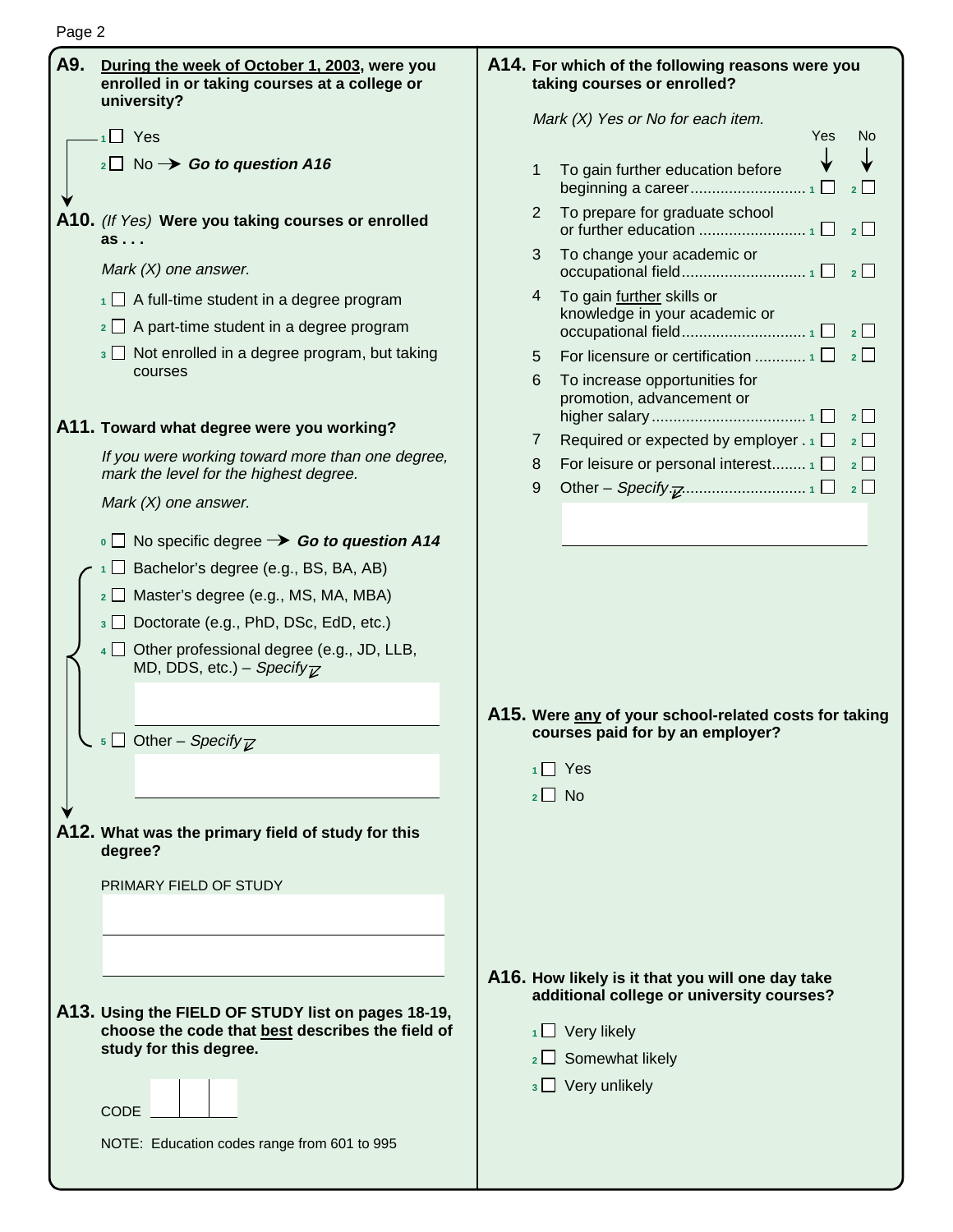| A17. The next few questions ask about the degrees you received before October 1, 2003. Starting with your<br>most recent college or university degree, please provide the following information for each degree you<br>have at the bachelor's level or higher. If you have more than three degrees, report your two most recent<br>degrees and your first bachelor's degree.                                                                                                                                    |                                                                                                                                                                                                                                                                                                                                                                                                                                                                          |                                                                                                                                                                                                                                                                                                                                                                                                                                                                                                                                   |  |  |  |
|-----------------------------------------------------------------------------------------------------------------------------------------------------------------------------------------------------------------------------------------------------------------------------------------------------------------------------------------------------------------------------------------------------------------------------------------------------------------------------------------------------------------|--------------------------------------------------------------------------------------------------------------------------------------------------------------------------------------------------------------------------------------------------------------------------------------------------------------------------------------------------------------------------------------------------------------------------------------------------------------------------|-----------------------------------------------------------------------------------------------------------------------------------------------------------------------------------------------------------------------------------------------------------------------------------------------------------------------------------------------------------------------------------------------------------------------------------------------------------------------------------------------------------------------------------|--|--|--|
| <b>MOST RECENT DEGREE</b>                                                                                                                                                                                                                                                                                                                                                                                                                                                                                       | <b>SECOND MOST RECENT DEGREE</b>                                                                                                                                                                                                                                                                                                                                                                                                                                         | <b>FIRST BACHELOR'S DEGREE</b>                                                                                                                                                                                                                                                                                                                                                                                                                                                                                                    |  |  |  |
| a. From which school did you receive your<br>most recent degree?                                                                                                                                                                                                                                                                                                                                                                                                                                                | a. From which school did you receive your<br>second most recent degree?                                                                                                                                                                                                                                                                                                                                                                                                  | a. From which school did you receive your<br>first bachelor's degree, if not previously<br>reported on this page?                                                                                                                                                                                                                                                                                                                                                                                                                 |  |  |  |
| College or University Name                                                                                                                                                                                                                                                                                                                                                                                                                                                                                      | College or University Name                                                                                                                                                                                                                                                                                                                                                                                                                                               | College or University Name                                                                                                                                                                                                                                                                                                                                                                                                                                                                                                        |  |  |  |
| Department                                                                                                                                                                                                                                                                                                                                                                                                                                                                                                      | Department                                                                                                                                                                                                                                                                                                                                                                                                                                                               | Department                                                                                                                                                                                                                                                                                                                                                                                                                                                                                                                        |  |  |  |
|                                                                                                                                                                                                                                                                                                                                                                                                                                                                                                                 |                                                                                                                                                                                                                                                                                                                                                                                                                                                                          |                                                                                                                                                                                                                                                                                                                                                                                                                                                                                                                                   |  |  |  |
| City/Town                                                                                                                                                                                                                                                                                                                                                                                                                                                                                                       | City/Town                                                                                                                                                                                                                                                                                                                                                                                                                                                                | City/Town                                                                                                                                                                                                                                                                                                                                                                                                                                                                                                                         |  |  |  |
| <b>State/Foreign Country</b>                                                                                                                                                                                                                                                                                                                                                                                                                                                                                    | State/Foreign Country                                                                                                                                                                                                                                                                                                                                                                                                                                                    | <b>State/Foreign Country</b>                                                                                                                                                                                                                                                                                                                                                                                                                                                                                                      |  |  |  |
| b. In what month and year was this degree<br>awarded?                                                                                                                                                                                                                                                                                                                                                                                                                                                           | b. In what month and year was this degree<br>awarded?                                                                                                                                                                                                                                                                                                                                                                                                                    | b. In what month and year was this degree<br>awarded?                                                                                                                                                                                                                                                                                                                                                                                                                                                                             |  |  |  |
| Year<br>Month                                                                                                                                                                                                                                                                                                                                                                                                                                                                                                   | Year<br>Month                                                                                                                                                                                                                                                                                                                                                                                                                                                            | Year<br>Month                                                                                                                                                                                                                                                                                                                                                                                                                                                                                                                     |  |  |  |
|                                                                                                                                                                                                                                                                                                                                                                                                                                                                                                                 |                                                                                                                                                                                                                                                                                                                                                                                                                                                                          |                                                                                                                                                                                                                                                                                                                                                                                                                                                                                                                                   |  |  |  |
| c. What type of degree did you receive?<br>Mark $(X)$ one answer.<br>Bachelor's degree (e.g., BS, BA, AB)<br>1<br>Master's degree (e.g., MS, MA, MBA)<br>2 <sup>1</sup><br>Doctorate (e.g., PhD, DSc, EdD, etc.)<br>3 <sup>1</sup><br>Other professional degree (e.g., JD,<br>4 <sup>1</sup><br>LLB, MD, DDS, etc.) - Specify $\mathbb Z$<br>Other - Specify $\overline{\nu}$<br>5 l<br>d. What is the primary field of study and<br>second major (if applicable) for this<br>degree?<br>PRIMARY FIELD OF STUDY | c. What type of degree did you receive?<br>Mark $(X)$ one answer.<br>1 Bachelor's degree (e.g., BS, BA, AB)<br>2 Master's degree (e.g., MS, MA, MBA)<br>3 Doctorate (e.g., PhD, DSc, EdD, etc.)<br>4   Other professional degree (e.g., JD,<br>LLB, MD, DDS, etc.) - Specify $\mathbb Z$<br>5 $\Box$ Other – Specify $\overline{\mathcal{L}}$<br>d. What is the primary field of study and<br>second major (if applicable) for this<br>degree?<br>PRIMARY FIELD OF STUDY | c. What type of degree did you receive?<br>Mark $(X)$ one answer.<br>Bachelor's degree (e.g., BS, BA, AB)<br>$1 \Box$<br>Master's degree (e.g., MS, MA, MBA)<br>2 <sup>1</sup><br>Doctorate (e.g., PhD, DSc, EdD, etc.)<br>3 <sup>1</sup><br>Other professional degree (e.g., JD,<br>4 <sup>1</sup><br>LLB, MD, DDS, etc.) - Specify $\mathbb Z$<br>Other - Specify $\overline{\nu}$<br>5 <sub>1</sub><br>d. What is the primary field of study and<br>second major (if applicable) for this<br>degree?<br>PRIMARY FIELD OF STUDY |  |  |  |
| <b>SECOND MAJOR</b><br>e. Using the FIELD OF STUDY list on<br>pages 18-19, choose the code that best<br>describes the primary field of study and<br>second major (if applicable) for this<br>degree.<br>Code for Primary Field of Study<br>Code for Second Major                                                                                                                                                                                                                                                | <b>SECOND MAJOR</b><br>e. Using the FIELD OF STUDY list on<br>pages 18-19, choose the code that best<br>describes the primary field of study and<br>second major (if applicable) for this<br>degree.<br>Code for Primary Field of Study<br>Code for Second Major                                                                                                                                                                                                         | <b>SECOND MAJOR</b><br>e. Using the FIELD OF STUDY list on<br>pages 18-19, choose the code that best<br>describes the primary field of study and<br>second major (if applicable) for this<br>degree.<br>Code for Primary Field of Study<br>Code for Second Major                                                                                                                                                                                                                                                                  |  |  |  |
| NOTE: Education codes range from 601-995                                                                                                                                                                                                                                                                                                                                                                                                                                                                        | NOTE: Education codes range from 601-995                                                                                                                                                                                                                                                                                                                                                                                                                                 | NOTE: Education codes range from 601-995                                                                                                                                                                                                                                                                                                                                                                                                                                                                                          |  |  |  |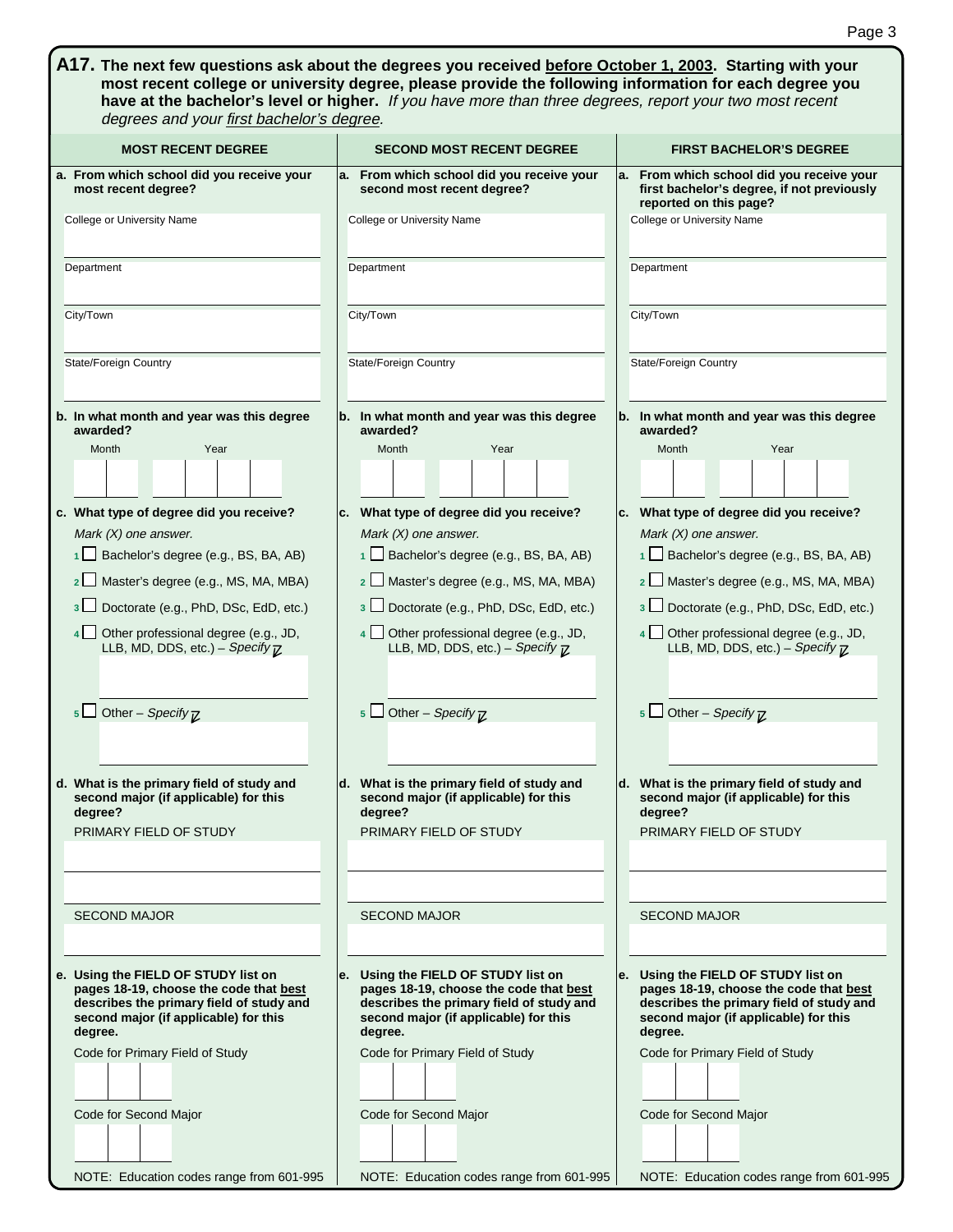| Page 4                                                                                                                                                                                      |                                                                       |                |                     |  |  |
|---------------------------------------------------------------------------------------------------------------------------------------------------------------------------------------------|-----------------------------------------------------------------------|----------------|---------------------|--|--|
| $\mathsf{A18}.$ The next question asks about the types of financial support you may have received to finance any<br>undergraduate or graduate degrees you completed before October 1, 2003. |                                                                       |                |                     |  |  |
|                                                                                                                                                                                             | Mark $(X)$ all that apply for each undergraduate and graduate column. |                |                     |  |  |
|                                                                                                                                                                                             |                                                                       | Undergraduate  | Graduate            |  |  |
| 1                                                                                                                                                                                           |                                                                       | 1              | 1 <sup>1</sup>      |  |  |
| 2                                                                                                                                                                                           | Financial support from parents, spouse,                               | $2$            | $2$                 |  |  |
| 3                                                                                                                                                                                           | Loans from the school you attended, banks,                            | $3 \mid$       | $3 \mid$            |  |  |
| 4                                                                                                                                                                                           |                                                                       | $4 \mid$       |                     |  |  |
| 5                                                                                                                                                                                           |                                                                       | 5 <sub>1</sub> | $5 \mid$            |  |  |
| 6                                                                                                                                                                                           | Tuition waivers, fellowships, grants, scholarships                    | $6 \mid$       | $\lceil$   $\lceil$ |  |  |
| 7                                                                                                                                                                                           |                                                                       | $7\Box$        | 7 <sup>1</sup>      |  |  |
| 8                                                                                                                                                                                           |                                                                       | $8$            | $8$                 |  |  |
| 9                                                                                                                                                                                           |                                                                       | $9$            | 9 <sup>1</sup>      |  |  |

**A19. The next question asks about the TOTAL amount you have borrowed to finance undergraduate and graduate degrees you completed before October 1, 2003, and how much you still owed as of October 1, 2003.** 

Mark  $(X)$  one answer in each undergraduate and graduate column.

UNDERGRADUATE GRADUATE

|                                       | <b>Total Amount</b><br><b>Borrowed</b> | <b>Amount Still</b><br>Owed as of<br>October 1, 2003 | <b>Total Amount</b><br><b>Borrowed</b> | <b>Amount Still</b><br>Owed as of<br>October 1, 2003 |
|---------------------------------------|----------------------------------------|------------------------------------------------------|----------------------------------------|------------------------------------------------------|
| 1 Did not earn a degree at this level |                                        | $1$   $\overline{1}$                                 | 1 L                                    |                                                      |
|                                       | 2                                      | $2$   $\overline{ }$                                 | 2                                      | $2$   $\overline{ }$                                 |
|                                       | 3 <sup>1</sup>                         | 3                                                    | $3 \mid \cdot \mid$                    | 3                                                    |
|                                       | 4                                      | $4$                                                  | 4                                      | $4$                                                  |
|                                       | $5$                                    | $5$   $\overline{\phantom{0}}$                       | $5$   $\overline{\phantom{0}}$         | $5$   $\overline{\phantom{0}}$                       |
|                                       | $6\Box$                                | $6$   $\overline{\phantom{0}}$                       | $6$   $\overline{\phantom{0}}$         | $6$   $\overline{\phantom{0}}$                       |
|                                       | 7 <sup>1</sup>                         | 7 <sup>1</sup>                                       | $7-1$                                  | 7 <sup>1</sup>                                       |
|                                       | 8                                      | $8$                                                  | 8                                      | $8$   $\overline{\phantom{0}}$                       |
|                                       | 9 <sup>1</sup>                         | 9 <sup>1</sup>                                       | 9 <sup>1</sup>                         | 9 <sup>1</sup>                                       |
|                                       | $10$ $\vert$                           | 10 <sup>1</sup>                                      |                                        | $10$ $\vert$                                         |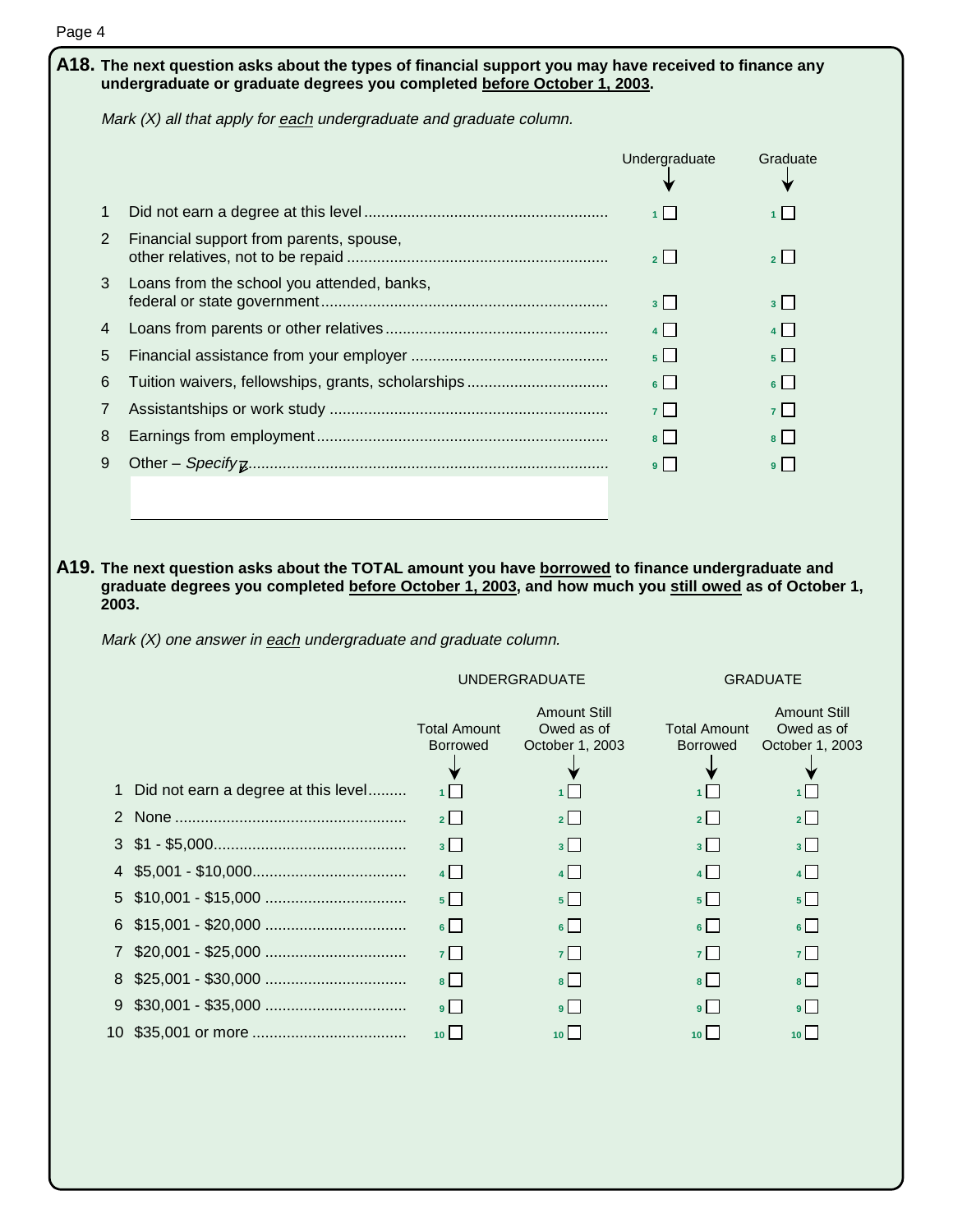|                                                                                                                                                                                                                                                                                                                                                                                                                                                                                                                                                                  | Page 5                                                                                                                                                                                                                                                                                                                                                                      |
|------------------------------------------------------------------------------------------------------------------------------------------------------------------------------------------------------------------------------------------------------------------------------------------------------------------------------------------------------------------------------------------------------------------------------------------------------------------------------------------------------------------------------------------------------------------|-----------------------------------------------------------------------------------------------------------------------------------------------------------------------------------------------------------------------------------------------------------------------------------------------------------------------------------------------------------------------------|
| A20. Between the most recent degree you earned<br>prior to October 1, 2003 and October 1, 2003, did<br>you enroll in or take any courses at a college or<br>university?                                                                                                                                                                                                                                                                                                                                                                                          | <b>Part B - Employment Situation</b>                                                                                                                                                                                                                                                                                                                                        |
| $\overline{1}$ Yes<br>$_2\square$ No $\rightarrow$ Go to question B1 on this page                                                                                                                                                                                                                                                                                                                                                                                                                                                                                | <b>B1.</b><br>Were you working for pay or profit during the<br>week of October 1, 2003?<br>This includes being a student on paid work-study,<br>self-employed, or on any type of paid or unpaid<br>temporary leave.<br>Use an X to mark your answer.                                                                                                                        |
| A21. Toward what degree were you working?                                                                                                                                                                                                                                                                                                                                                                                                                                                                                                                        | $\overline{AB}$ Yes $\rightarrow$ Go to page 6, question B7                                                                                                                                                                                                                                                                                                                 |
| If you were working toward more than one degree,<br>mark the level for the highest degree.<br>$\overline{\phantom{0}}$ No specific degree $\rightarrow$ Go to question B1<br>on this page<br>$\Box$ Bachelor's degree (e.g., BS, BA, AB)<br>2 D Master's degree (e.g., MS, MA, MBA)<br>$\overline{\mathcal{E}}$ Doctorate (e.g., PhD, DSc, EdD, etc.)<br>4 Other professional degree (e.g., JD, LLB,<br>MD, DDS, etc.) - Specify <sub><math>\overline{z}</math></sub><br>$\overline{\phantom{a}}$ Other – Specify <sub><math>\overline{\phantom{a}}</math></sub> | $2 \square$ No<br><b>B2.</b><br>(If No) Did you look for work during the four<br>weeks preceding October 1, 2003? This would<br>be between September 3 <sup>rd</sup> and October 1 <sup>st</sup> .<br>Yes<br>$2 \Box$ No                                                                                                                                                    |
| A22. What was your primary field of study for this<br>degree?                                                                                                                                                                                                                                                                                                                                                                                                                                                                                                    | <b>B3.</b><br>What were your reasons for not working during<br>the week of October 1?                                                                                                                                                                                                                                                                                       |
| PRIMARY FIELD OF STUDY<br>A23. Using the FIELD OF STUDY list on pages 18-19,<br>choose the code that best describes the field of<br>study for this degree.<br><b>CODE</b><br>NOTE: Education codes range from 601 to 995                                                                                                                                                                                                                                                                                                                                         | Mark $(X)$ all that apply.<br>Year retired<br>$\Box$ Retired-<br>$2 \Box$ On layoff from a job<br>Student<br>3 <sup>1</sup><br>$4 \Box$ Family responsibilities<br>Chronic illness or permanent disability<br>$\frac{1}{6}\Box$ Suitable job not available<br>Did not need or want to work<br>7 <sup>1</sup><br>$\overline{\text{B}}$ Other – Specify $\overline{\text{Z}}$ |
|                                                                                                                                                                                                                                                                                                                                                                                                                                                                                                                                                                  |                                                                                                                                                                                                                                                                                                                                                                             |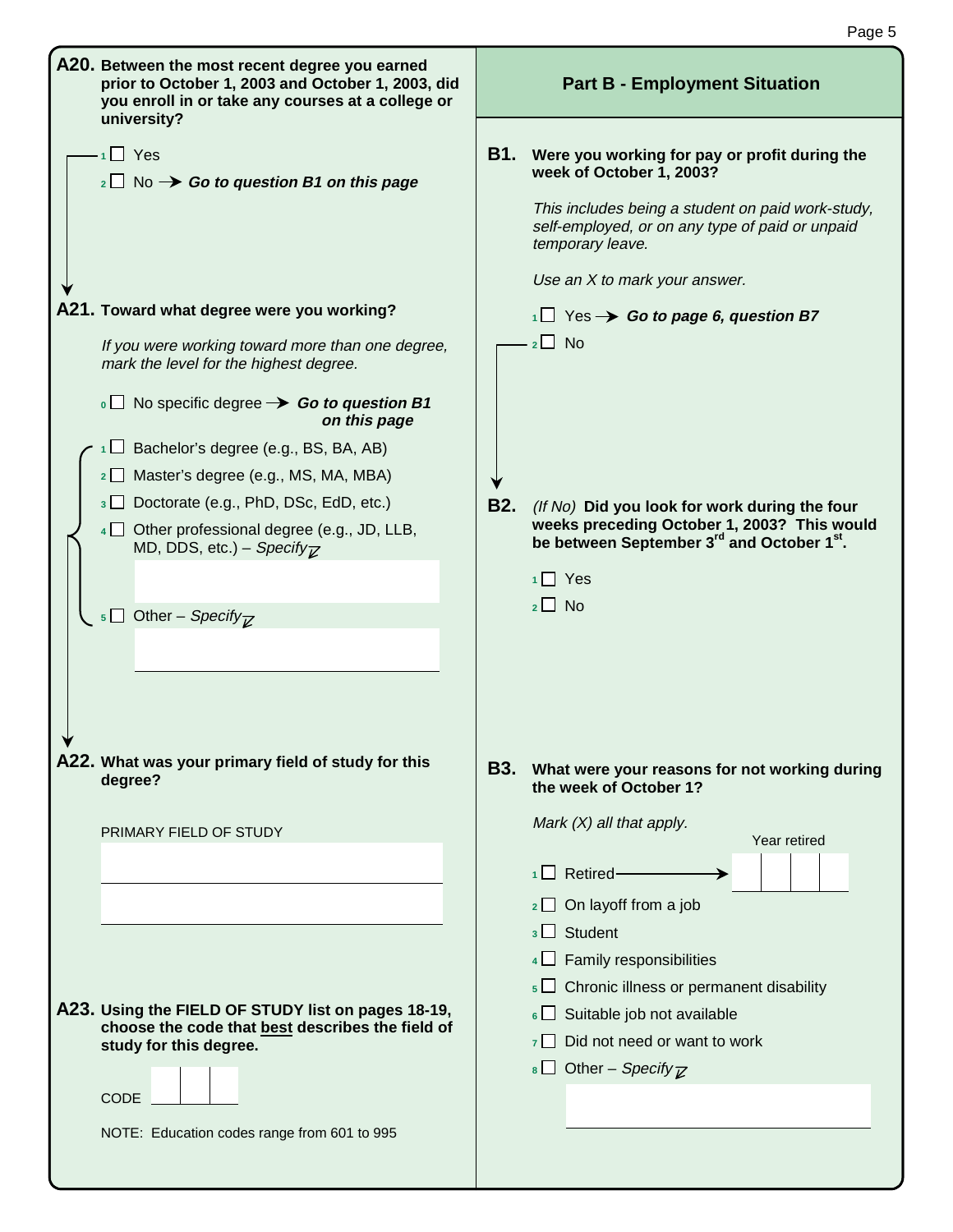|--|--|

| <b>B4.</b> | Prior to the week of October 1, 2003, when did<br>you last work for pay or profit?<br>$\cdot$ $\Box$ $\leftarrow$ Mark (X) this box if you never worked for<br>pay or profit and then go to page 13,<br>question D1<br>Month<br>Year<br><b>LAST WORKED</b> | B7.        | (If you worked during week of October $1^{st}$ )<br>Counting all jobs held during the week of<br>October 1, 2003, did you usually work<br>$\overline{1}$ A total of 35 or more hours<br>per week $\rightarrow$ Go to page 7, question B10<br>$_2 \Box$ Fewer than 35 hours per week                                                                                            |
|------------|------------------------------------------------------------------------------------------------------------------------------------------------------------------------------------------------------------------------------------------------------------|------------|--------------------------------------------------------------------------------------------------------------------------------------------------------------------------------------------------------------------------------------------------------------------------------------------------------------------------------------------------------------------------------|
| <b>B5.</b> | What kind of work were you doing on this last                                                                                                                                                                                                              | <b>B8.</b> | (If you worked fewer than 35 hours) During the<br>week of October 1, did you want to work a<br>full-time work week of 35 or more hours?                                                                                                                                                                                                                                        |
|            | job - that is, what was your occupation? Please<br>be as specific as possible, including any area of<br>specialization.<br>Example: High school teacher - Math                                                                                             |            | $1 \square$ Yes<br>$2 \Box$ No                                                                                                                                                                                                                                                                                                                                                 |
|            |                                                                                                                                                                                                                                                            | <b>B9.</b> | For which of the following reasons were you<br>working for less than 35 hours during the week<br>of October 1?<br>Mark $(X)$ all that apply.                                                                                                                                                                                                                                   |
| <b>B6.</b> | Using the JOB CATEGORY list on pages 20-21,<br>choose the code that best describes the work<br>you were doing on this last job.<br>Go to page 11,<br>question B36<br>CODE                                                                                  |            | Year retired<br>$1 \square$ Retired or<br>semi-retired<br>$\frac{1}{2}$ On layoff from a job<br><sub>3</sub> Student<br>$4\Box$ Family responsibilities<br>$\mathbf{s}$ $\Box$ Chronic illness or permanent disability<br>6 Suitable job not available<br>Did not need or want to work<br>7 <sup>1</sup><br>$\overline{\text{B}}$ Other – <i>Specify</i> $\overline{\text{Z}}$ |
|            | NOTE: Job codes range from 010 to 500                                                                                                                                                                                                                      |            |                                                                                                                                                                                                                                                                                                                                                                                |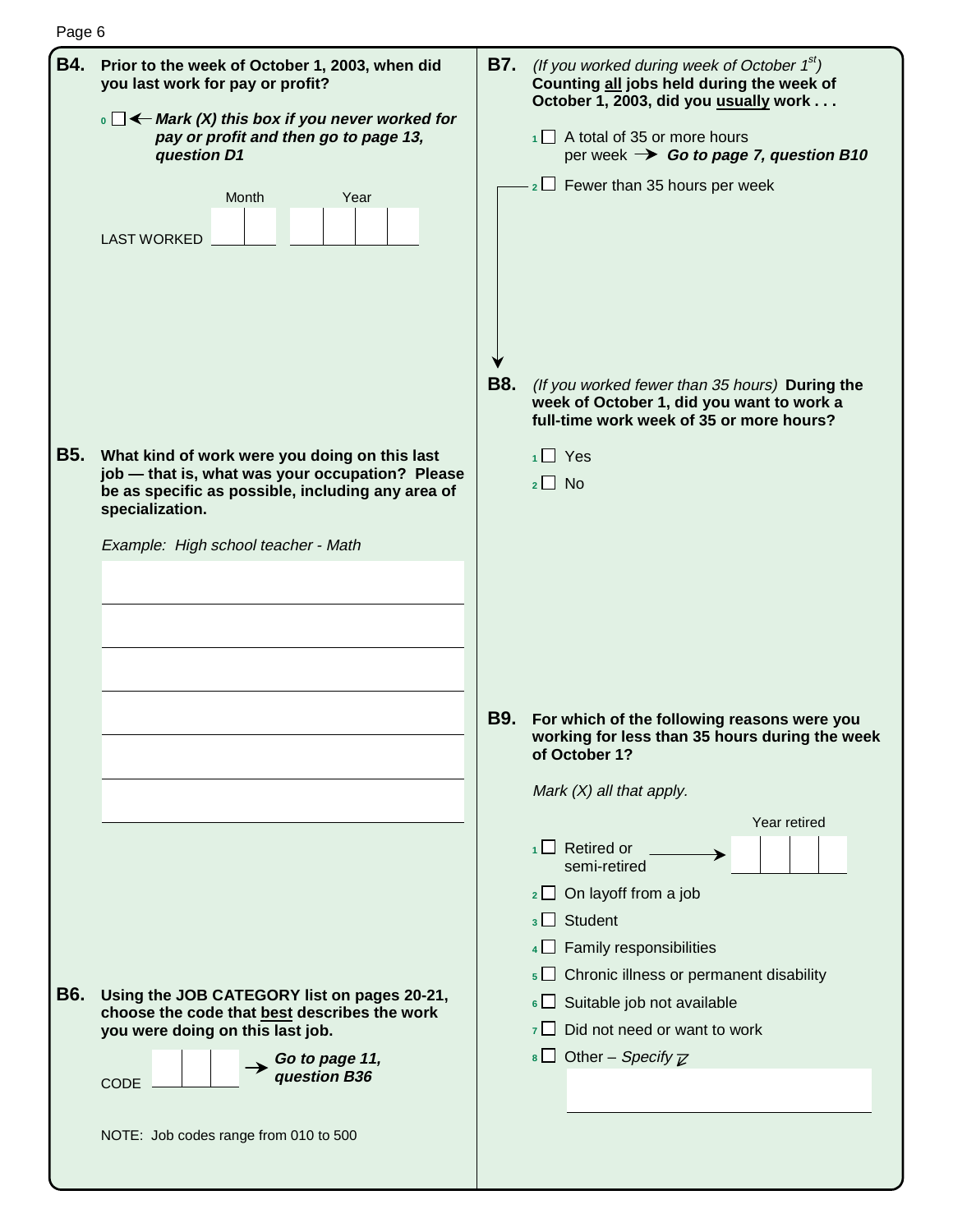| <b>Principal Employer</b>                                                                                                                                                                                                                                                                                                                                   | <b>B12. Counting all locations where this employer</b><br>operates, how many people work for your<br>principal employer? Your best estimate is fine.                                                                                                                                                                                                                                                                                                                                                                                                                                                                                                                                                                                                                                                           |
|-------------------------------------------------------------------------------------------------------------------------------------------------------------------------------------------------------------------------------------------------------------------------------------------------------------------------------------------------------------|----------------------------------------------------------------------------------------------------------------------------------------------------------------------------------------------------------------------------------------------------------------------------------------------------------------------------------------------------------------------------------------------------------------------------------------------------------------------------------------------------------------------------------------------------------------------------------------------------------------------------------------------------------------------------------------------------------------------------------------------------------------------------------------------------------------|
| <b>B10.</b> Who was your principal employer during the<br>week of October 1, 2003?<br>If you had more than one job, report the one for<br>which you worked the most hours that week.<br>If your employer had more than one location,<br>report the location where you usually worked.<br><b>Employer Name</b><br>Department/Division<br><b>Street</b>       | Mark $(X)$ one answer.<br>$1 \square$ 10 or fewer employees<br>$2 \square$ 11 - 24 employees<br>$3 \square$ 25 - 99 employees<br>$4 \square$ 100 - 499 employees<br>$5\Box$ 500 - 999 employees<br>$\overline{6}$ 1,000 - 4,999 employees<br>$7 \square$ 5,000 - 24,999 employees<br>$8 \square$ 25,000+ employees                                                                                                                                                                                                                                                                                                                                                                                                                                                                                             |
| City/Town<br><b>State</b><br>ZIP Code                                                                                                                                                                                                                                                                                                                       | B13. Did your principal employer come into being<br>as a new business within the past 5 years?<br>$1 \square$ Yes<br>$2 \square$ No                                                                                                                                                                                                                                                                                                                                                                                                                                                                                                                                                                                                                                                                            |
| <b>B11.</b> What was that employer's main business or<br>industry; that is, what did that employer make<br>or do?<br>If your principal employer had more than one type of<br>business, report the type of business primarily<br>performed at the location where you work.<br>Example: Production of microprocessor chips<br><b>EMPLOYER'S MAIN BUSINESS</b> | B14. Which one of the following best describes<br>your principal employer during the week of<br>October 1?<br>Mark $(X)$ one answer.<br>$\Box$ SELF-EMPLOYED in own NOT<br>1 <sup>1</sup><br>INCORPORATED business, professional<br>practice or farm<br>2 SELF-EMPLOYED in own INCORPORATED<br>business, professional practice or farm<br>3 A PRIVATE FOR-PROFIT organization or<br>individual working for wages, salary or<br>commissions<br>$4 \square$ A PRIVATE NOT-FOR-PROFIT, tax-exempt,<br>or charitable organization<br>$5 \square$ Local GOVERNMENT (e.g., city, county)<br>6 State GOVERNMENT<br>$\overline{z}$ U.S. military service, active duty or<br>Commissioned Corps (e.g., USPHS, NOAA)<br>8 U.S. GOVERNMENT (e.g., civilian employee)<br><b>9</b> Other – Specify $\overline{\mathcal{L}}$ |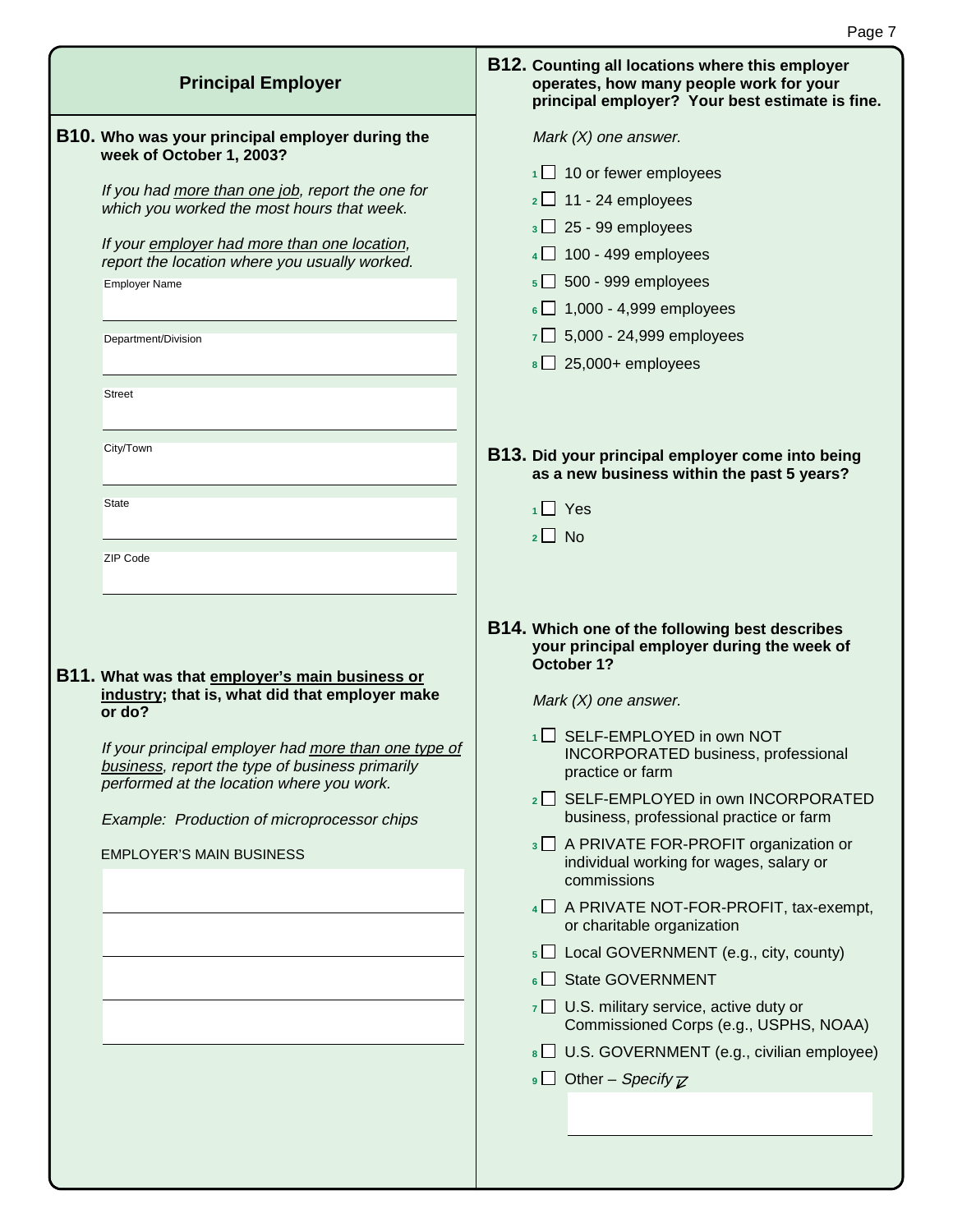| B15. Was your principal employer an educational<br>institution?                                                                                                                                                           |
|---------------------------------------------------------------------------------------------------------------------------------------------------------------------------------------------------------------------------|
| $\cdot$ <sub>1</sub> $\Box$ Yes                                                                                                                                                                                           |
| $_2\square$ No $\rightarrow$ Go to page 9, question B20                                                                                                                                                                   |
| <b>B16.</b> (If Yes) Was the educational institution where<br>you worked a                                                                                                                                                |
| Mark $(X)$ one answer.                                                                                                                                                                                                    |
| $\Box$ Preschool, elementary, middle, Go to page 9,<br>or secondary school or system question B20                                                                                                                         |
| $_2\square$ Two-year college, community college,<br>or technical institute                                                                                                                                                |
| $3 \Box$ Four-year college or university, other than a<br>medical school                                                                                                                                                  |
| 4   Medical school (including university-affiliated<br>hospital or medical center)                                                                                                                                        |
| $\mathfrak{g} \sqcup \sqcup$ University-affiliated research institute                                                                                                                                                     |
| 6 Other – Specify $\overline{z}$                                                                                                                                                                                          |
|                                                                                                                                                                                                                           |
| B17. During the week of October 1, 2003, what type<br>of academic position(s) did you hold at this<br>institution?                                                                                                        |
| Mark $(X)$ all that apply.                                                                                                                                                                                                |
| President, Provost or Chancellor (any level)<br>1 L L<br>Dean (any level), department head or chair<br>2 <sup>1</sup><br>Research faculty, scientist, associate or<br>$\overline{3}$<br>fellow<br>$\Box$ Teaching faculty |
| $\perp$ Adjunct faculty<br>5 <sup>1</sup><br>Postdoc (e.g., postdoctoral fellow or associate)                                                                                                                             |
| Research assistant                                                                                                                                                                                                        |
| Teaching assistant<br>8<br><b>9</b> Other – <i>Specify</i> $\overline{\mathbb{Z}}$                                                                                                                                        |
|                                                                                                                                                                                                                           |

#### **B18. What was your faculty rank?**

Mark (X) one answer.

- 1<sup>1</sup> Not applicable: no ranks designated at this institution
- 2  $\Box$  Not applicable: no ranks designated for my position
- **<sup>3</sup>** Professor
- **<sup>4</sup>** Associate Professor
- **<sup>5</sup>** Assistant Professor
- **<sup>6</sup>** Instructor
- **<sup>7</sup>** Lecturer
- **8** Other Specify  $\overline{\mathbb{Z}}$

#### **B19. What was your tenure status?**

Mark (X) one answer.

- 1<sup>1</sup> Not applicable: no tenure system at this institution
- 2 □ Not applicable: no tenure system for my position
- **<sup>3</sup>** Tenured
- 4<sup> $\Box$ </sup> On tenure track but not tenured
- **<sup>5</sup>** Not on tenure track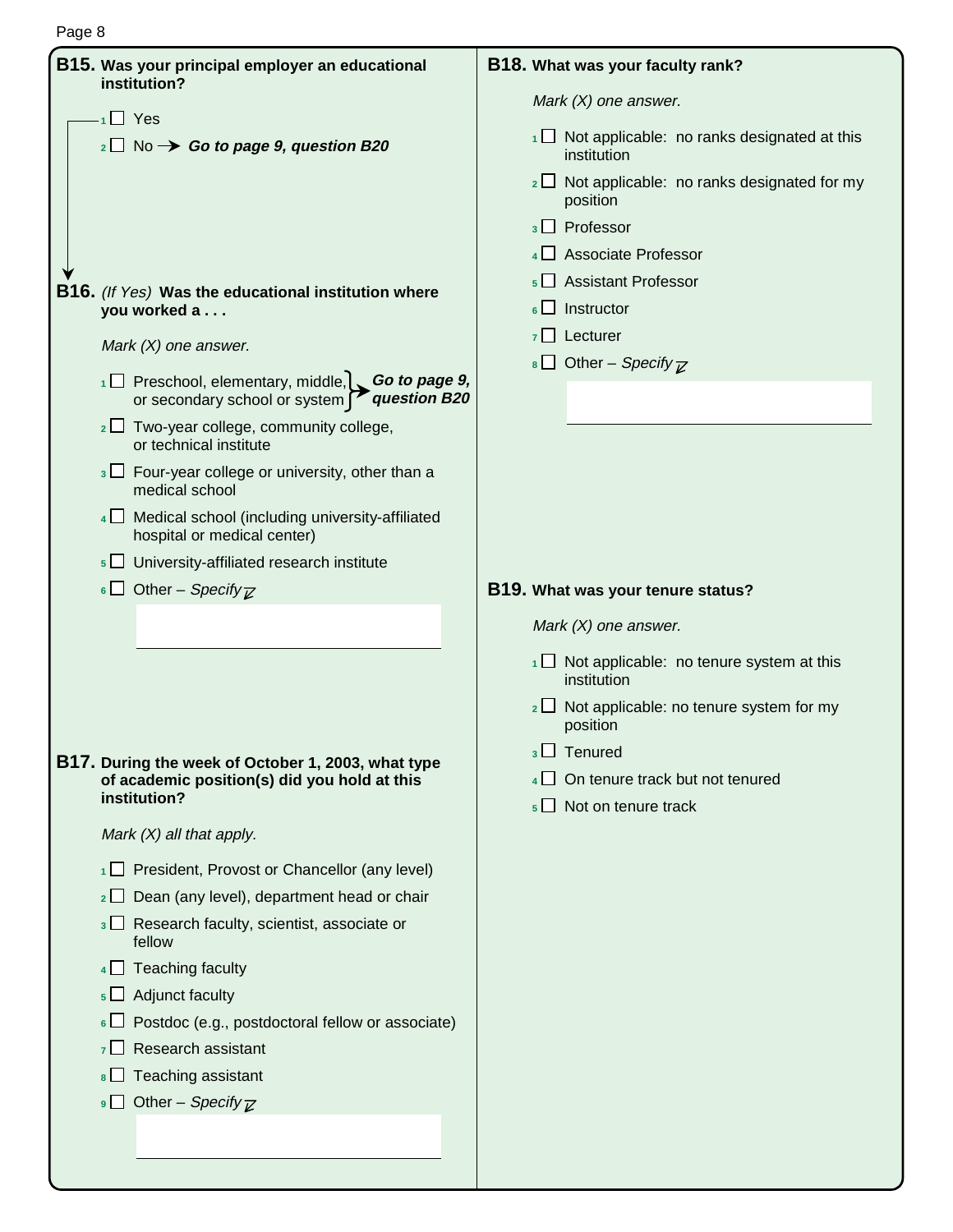| <b>Principal Job</b>                                                                                                                                                                                                          | B23. During what month and year did you start this<br>job (that is, your principal job held during the<br>week of October 1, 2003)?            |
|-------------------------------------------------------------------------------------------------------------------------------------------------------------------------------------------------------------------------------|------------------------------------------------------------------------------------------------------------------------------------------------|
| B20. What kind of work were you doing on your<br>principal job held during the week of October 1,<br>2003 - that is, what was your occupation?<br>Please be as specific as possible, including any<br>area of specialization. | Month<br>Year<br><b>JOB STARTED</b>                                                                                                            |
| Example: High school teacher - Math                                                                                                                                                                                           | B24. To what extent was your work on your principal<br>job related to your highest degree? Was it<br>Mark $(X)$ one answer.                    |
|                                                                                                                                                                                                                               | $1 \square$ Closely related<br>Go to page 10,<br>question B27<br>2 Somewhat related<br>$_3$ Not related                                        |
|                                                                                                                                                                                                                               | <b>B25.</b> (If Not related) Did these factors influence your<br>decision to work in an area outside the field of<br>your highest degree?      |
|                                                                                                                                                                                                                               | Mark $(X)$ Yes or No for each item.<br>Yes<br>Νo                                                                                               |
| B21. Using the JOB CATEGORY list on pages 20-21,<br>choose the code that best describes the work                                                                                                                              | $\overline{2}$<br>1<br>Working conditions (e.g., hours,<br>2<br>equipment, working environment) $\Box$<br>2 <sup>1</sup>                       |
| you were doing on your principal job during the<br>week of October 1.                                                                                                                                                         | 2<br>3                                                                                                                                         |
|                                                                                                                                                                                                                               | Change in career or professional<br>4<br>$\overline{2}$                                                                                        |
| CODE<br>NOTE: Job codes range from 010 to 500                                                                                                                                                                                 | Family-related reasons (e.g.,<br>5<br>children, spouse's job moved) $1 \Box$ $2 \Box$                                                          |
|                                                                                                                                                                                                                               | Job in highest degree field not<br>6<br>$\overline{2}$                                                                                         |
|                                                                                                                                                                                                                               | Some other reason – Specify $\overline{\mathbf{z}}$ $1 \Box \quad 2 \Box$<br>$\overline{7}$                                                    |
| B22. Did your duties on this job require the technical<br>expertise of a bachelor's degree or higher in                                                                                                                       |                                                                                                                                                |
| Mark (X) Yes or No for each item.                                                                                                                                                                                             |                                                                                                                                                |
| Yes<br><b>No</b><br>Engineering, computer science,<br>1                                                                                                                                                                       | B26. Which two factors in question B25 were your<br>most important reasons for working in an area<br>outside the field of your highest degree? |
| $2\Box$<br>$2\Box$<br>2                                                                                                                                                                                                       | Enter number of appropriate reason from question<br>B25 above.                                                                                 |
| 3<br>Some other field (e.g., health,                                                                                                                                                                                          |                                                                                                                                                |
| $2\Box$<br>business, or education) – Specify $\mathbb{Z}^{n+1}$                                                                                                                                                               | Most important reason<br>$\mathbf 1$                                                                                                           |
|                                                                                                                                                                                                                               | $\overline{2}$<br>Second most important reason<br>(Enter "0" if no second reason)                                                              |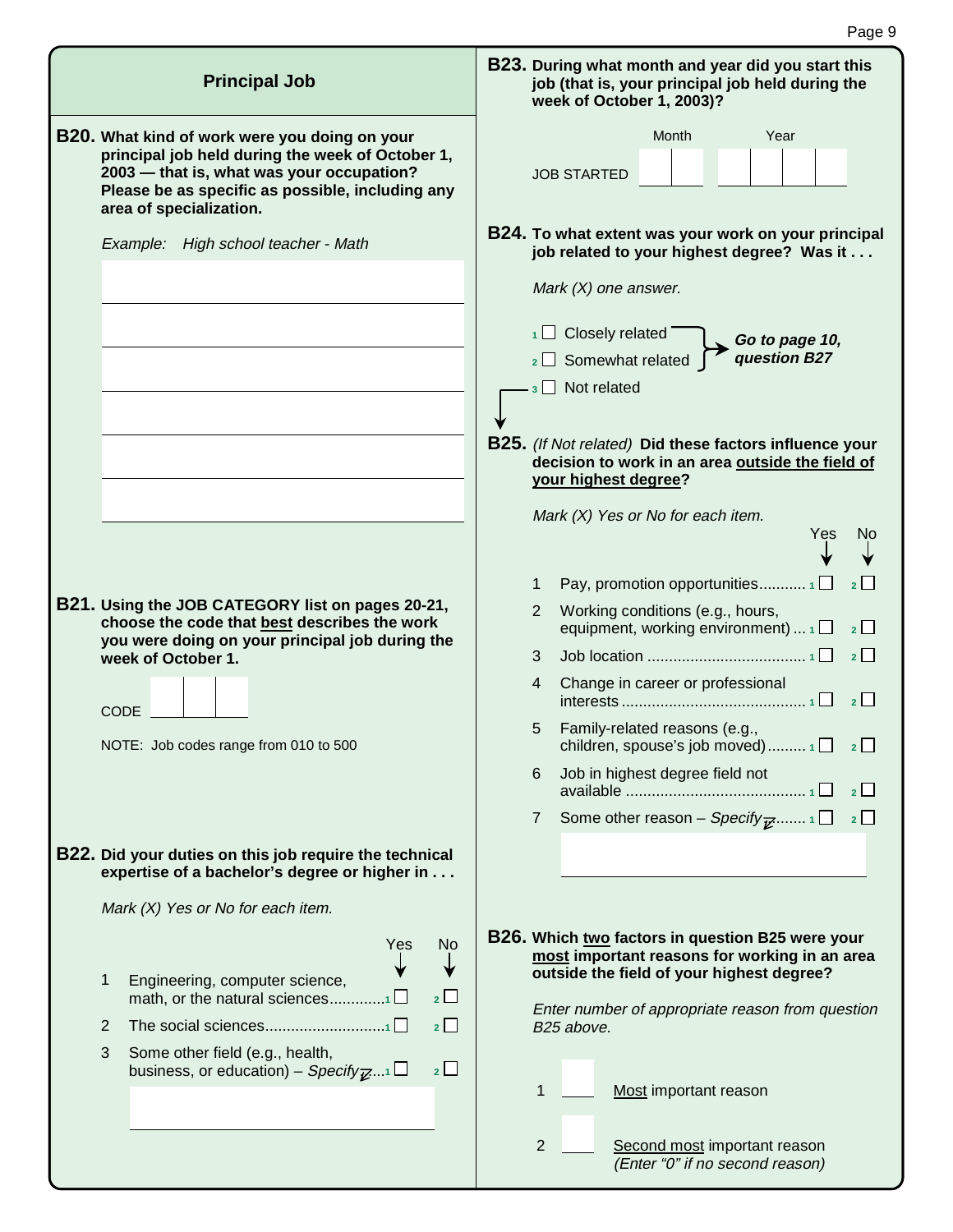|  | job?           | <b>B27.</b> The next question is about your work activities<br>on your principal job. Which of the following<br>work activities occupied at least 10 percent of<br>your time during a typical work week on this | B29. Did you supervise the work of others as part of<br>your principal job held during the week of<br>October 1?<br>Mark "Yes" if you assigned duties to workers and<br>recommended or initiated personnel actions such as<br>hiring, firing or promoting. |                                                                                                                                      |                       |                   |                                  |  |  |  |  |
|--|----------------|-----------------------------------------------------------------------------------------------------------------------------------------------------------------------------------------------------------------|------------------------------------------------------------------------------------------------------------------------------------------------------------------------------------------------------------------------------------------------------------|--------------------------------------------------------------------------------------------------------------------------------------|-----------------------|-------------------|----------------------------------|--|--|--|--|
|  |                | Mark $(X)$ Yes or No for each item.<br>Yes<br>No.                                                                                                                                                               |                                                                                                                                                                                                                                                            |                                                                                                                                      |                       |                   |                                  |  |  |  |  |
|  |                |                                                                                                                                                                                                                 |                                                                                                                                                                                                                                                            | Teachers should not count students.                                                                                                  |                       |                   |                                  |  |  |  |  |
|  | 1<br>2         | Accounting, finance, contracts1 $\Box$<br>$2$ $\Box$<br>Basic research - study directed<br>toward gaining scientific knowledge<br>$2 \Box$                                                                      |                                                                                                                                                                                                                                                            | $\cdot$ <sub>1</sub> Yes<br>$_2\square$ No $\rightarrow$ Go to question B31                                                          |                       |                   |                                  |  |  |  |  |
|  | 3              | Applied research - study directed<br>toward gaining scientific knowledge<br>$2$ $\Box$                                                                                                                          |                                                                                                                                                                                                                                                            |                                                                                                                                      |                       |                   |                                  |  |  |  |  |
|  | 4              | Development - using knowledge<br>gained from research for the<br>production of materials, devices 1 $\Box$ 2 $\Box$                                                                                             | <b>B30.</b> (If Yes) How many people did you typically<br><b>Number</b><br>Supervised                                                                                                                                                                      |                                                                                                                                      |                       |                   |                                  |  |  |  |  |
|  | 5              | Design of equipment, processes,<br>$\overline{\phantom{a}}$ 2                                                                                                                                                   |                                                                                                                                                                                                                                                            |                                                                                                                                      |                       |                   |                                  |  |  |  |  |
|  | 6              | Computer applications,<br>programming, systems                                                                                                                                                                  |                                                                                                                                                                                                                                                            | 1<br>Supervise directly?<br>(If none, enter "0")<br>2                                                                                |                       |                   |                                  |  |  |  |  |
|  | 7              | Employee relations - including<br>recruiting, personnel development,<br>$\overline{2}$                                                                                                                          |                                                                                                                                                                                                                                                            | Supervise through<br>subordinate supervisors?<br>(If none, enter "0")                                                                |                       |                   |                                  |  |  |  |  |
|  | 8              | Managing or supervising people or<br>$2\Box$                                                                                                                                                                    |                                                                                                                                                                                                                                                            |                                                                                                                                      |                       |                   |                                  |  |  |  |  |
|  | 9              | Production, operations,<br>maintenance (e.g., chip production,                                                                                                                                                  |                                                                                                                                                                                                                                                            | <b>B31.</b> Thinking about your principal job held during the<br>week of October 1, please rate your satisfaction<br>with that job's |                       |                   |                                  |  |  |  |  |
|  |                | 10 Professional services (e.g., health<br>care, counseling, financial services,<br>$\overline{2}$                                                                                                               |                                                                                                                                                                                                                                                            | Mark $(X)$ one answer for each item.<br>Very                                                                                         |                       | Somewhat Somewhat | Very                             |  |  |  |  |
|  |                | 11 Sales, purchasing, marketing,<br>customer service, public relations1<br>$2 \Box$                                                                                                                             |                                                                                                                                                                                                                                                            | Satisfied                                                                                                                            | Satisfied             |                   | <b>Dissatisfied Dissatisfied</b> |  |  |  |  |
|  |                | 12 Quality or productivity management<br>2                                                                                                                                                                      | 1                                                                                                                                                                                                                                                          | Salary 1 $\square$                                                                                                                   | $2 \Box$              | 3 <sup>1</sup>    | 4                                |  |  |  |  |
|  |                | $\overline{2}$                                                                                                                                                                                                  | 2                                                                                                                                                                                                                                                          | Benefits1 $\square$                                                                                                                  | $\overline{2}$        | $3\Box$           | $4$ $\Box$                       |  |  |  |  |
|  |                | $\overline{2}$                                                                                                                                                                                                  | 3                                                                                                                                                                                                                                                          | Job security $\Box$                                                                                                                  | $2$ $\Box$            | $3\Box$           | $4\Box$                          |  |  |  |  |
|  |                |                                                                                                                                                                                                                 | 4                                                                                                                                                                                                                                                          | Job location $\Box$                                                                                                                  | $\overline{2}$ $\Box$ | $3\Box$           | $\overline{4}$                   |  |  |  |  |
|  |                | B28. On which two activities in question B27 did you<br>work the most hours during a typical week on                                                                                                            | 5                                                                                                                                                                                                                                                          | Opportunities for<br>advancement1                                                                                                    | $\overline{2}$        | $3\Box$           | $4\Box$                          |  |  |  |  |
|  |                | this job?                                                                                                                                                                                                       | 6                                                                                                                                                                                                                                                          | Intellectual<br>challenge 1 $\square$                                                                                                | $2 \Box$              | $3\Box$           | $4$ $\Box$                       |  |  |  |  |
|  |                | Enter number of appropriate activity from question<br>B27 above.                                                                                                                                                | 7                                                                                                                                                                                                                                                          | Level of<br>responsibility $\Box$                                                                                                    | $\overline{2}$        | 3 <sup>1</sup>    | 4 <sup>1</sup>                   |  |  |  |  |
|  | 1              | Activity most hours                                                                                                                                                                                             | 8                                                                                                                                                                                                                                                          | Degree of<br>independence $\Box$                                                                                                     | $2 \Box$              | 3 <sup>1</sup>    | $4$ $\Box$                       |  |  |  |  |
|  | $\overline{2}$ | Activity second most hours<br>(Enter "0" if no second most)                                                                                                                                                     | 9                                                                                                                                                                                                                                                          | Contribution to                                                                                                                      | 2                     | 3 <sup>1</sup>    | $4\Box$                          |  |  |  |  |

Page 10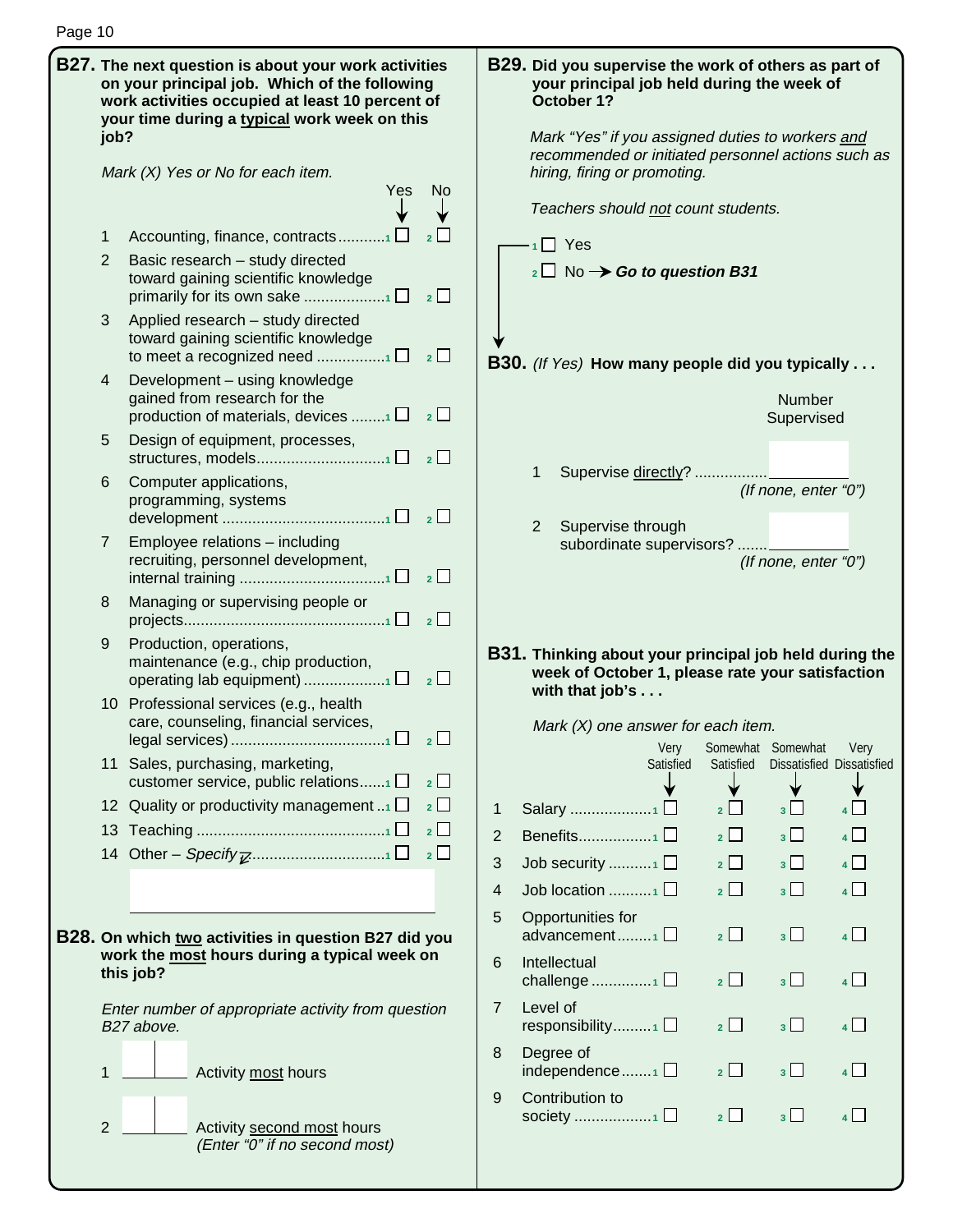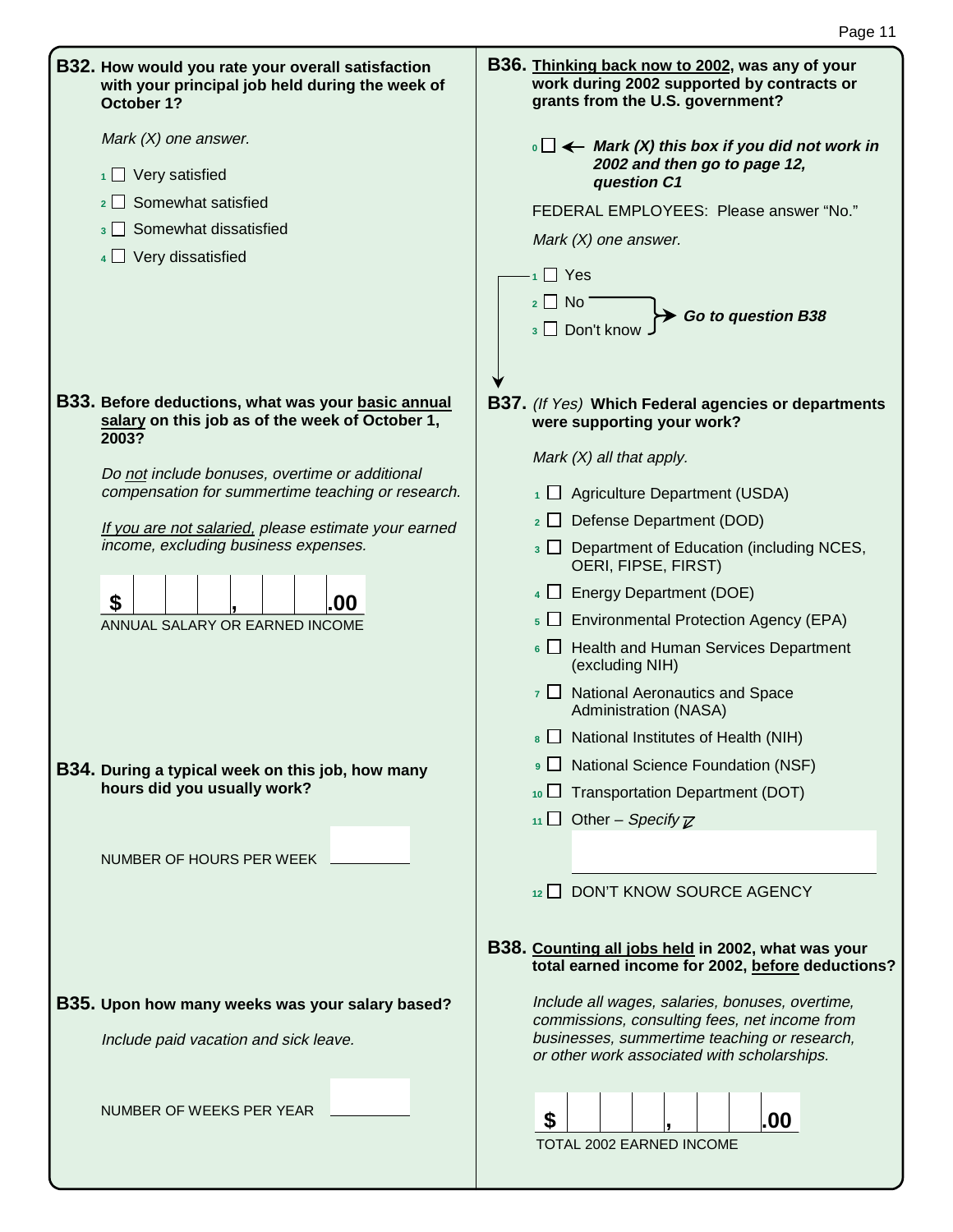|     | <b>Part C - Other Work-Related Experiences</b>                                                                                                                                             |     | C4. During the past year, did you attend any<br>professional society or association meetings<br>or professional conferences?           |
|-----|--------------------------------------------------------------------------------------------------------------------------------------------------------------------------------------------|-----|----------------------------------------------------------------------------------------------------------------------------------------|
| C1. | Since October 1998, how many                                                                                                                                                               |     | Include regional, national, or international meetings.                                                                                 |
|     | Number                                                                                                                                                                                     |     | $1 \square$ Yes                                                                                                                        |
|     | Papers have you (co)authored for<br>$\mathbf{1}$<br>presentation at regional, national or<br>international conferences? (Do not<br>count presentations of the same<br>work more than once) |     | $_2\square$ No                                                                                                                         |
|     | (If none, enter "0")<br>Articles, (co)authored by you, have<br>$\overline{2}$<br>been accepted for publication in a<br>refereed professional journal?                                      |     | C5. To how many regional, national or international<br>professional societies or associations do you<br>currently belong?              |
|     | (If none, enter "0")<br>Books or monographs, (co)authored<br>3<br>by you, have been published or<br>accepted for publication?<br>(If none, enter "0")                                      |     | <b>NUMBER</b><br>(If none, enter "0")                                                                                                  |
|     |                                                                                                                                                                                            | C6. | During the past year, did you take any<br>work-related training, such as workshops<br>or seminars?                                     |
|     | C2. Since October 1998, have you been named as an<br>inventor on any application for a U.S. patent?                                                                                        |     | Do not include professional meetings unless you<br>attended a special training session conducted at the<br>meeting/conference.         |
|     | $1$ Yes                                                                                                                                                                                    |     | Do not include college coursework for which you                                                                                        |
|     | $\sqrt{2}$ No $\rightarrow$ Go to question C4                                                                                                                                              |     | were enrolled as a student.                                                                                                            |
|     |                                                                                                                                                                                            |     | $\cdot$ <sub>1</sub> $\Box$ Yes                                                                                                        |
|     |                                                                                                                                                                                            |     | $_2\square$ No $\rightarrow$ Go to page 13, question C10                                                                               |
|     | (If Yes) Since October 1998                                                                                                                                                                |     |                                                                                                                                        |
|     |                                                                                                                                                                                            | C7. | (If Yes) During the past year, in which of the<br>following areas did you receive training?                                            |
|     | Number                                                                                                                                                                                     |     |                                                                                                                                        |
|     | How many applications for U.S.<br>1<br>patents have named you as an                                                                                                                        |     | Mark (X) Yes or No for each item.<br>Yes<br>No                                                                                         |
|     | 2<br>How many U.S. patents have been                                                                                                                                                       |     | Management or supervisor training $1 \Box$<br>1                                                                                        |
|     | granted to you as an inventor?                                                                                                                                                             |     | 2 <sup>L</sup><br>Training in your occupational field $\Box$<br>2                                                                      |
|     | (If none, enter "0")<br>3<br>How many of the patents recorded<br>as granted (in category 2 above)<br>have resulted in commercialized                                                       |     | 3<br>General professional training (e.g.,<br>public speaking, business writing,<br>word processing, spreadsheet use,<br>2 <sup>1</sup> |
|     | products or processes or have been<br>(If none, enter "0")                                                                                                                                 |     | Other work-related training<br>4                                                                                                       |
|     |                                                                                                                                                                                            |     |                                                                                                                                        |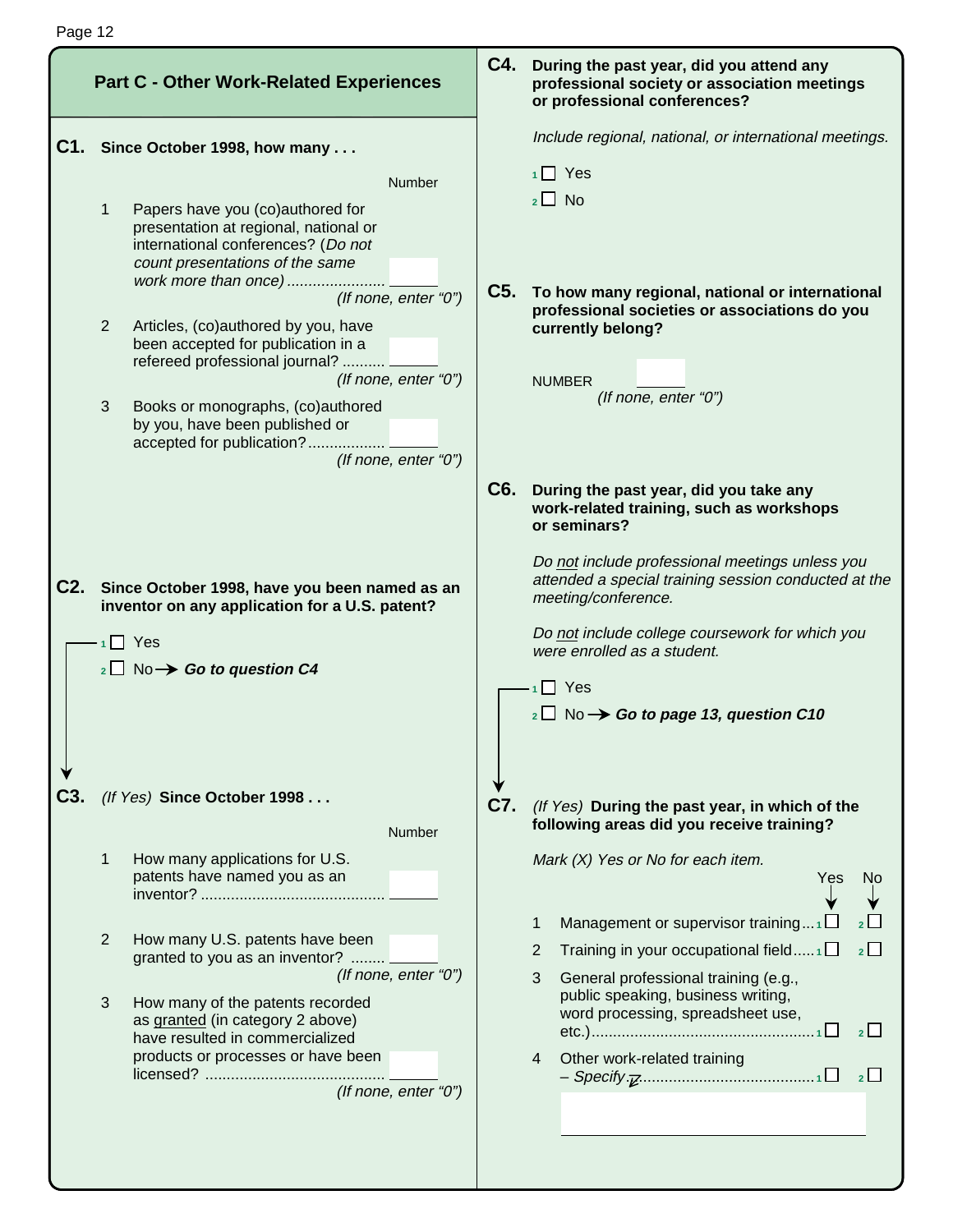| C8.              |              | For which of the following reasons did you take<br>training during the past year?                                                             |                |                                 |                | <b>Part D - Demographic Information</b>                                                                                                                                                                 |  |  |  |  |  |  |  |
|------------------|--------------|-----------------------------------------------------------------------------------------------------------------------------------------------|----------------|---------------------------------|----------------|---------------------------------------------------------------------------------------------------------------------------------------------------------------------------------------------------------|--|--|--|--|--|--|--|
|                  |              | Mark (X) Yes or No for each item.                                                                                                             |                | Yes                             | N <sub>o</sub> |                                                                                                                                                                                                         |  |  |  |  |  |  |  |
|                  | 1            | To facilitate a change in your                                                                                                                |                |                                 |                | D1.<br>On October 1, 2003, were you<br>Mark $(X)$ one answer.                                                                                                                                           |  |  |  |  |  |  |  |
|                  | 2            | To gain further skills or knowledge                                                                                                           |                |                                 | 2 <sub>2</sub> | $\Box$ Married                                                                                                                                                                                          |  |  |  |  |  |  |  |
|                  | 3            | For licensure or certification1                                                                                                               |                |                                 | 2              | $_2\Box$ Living in a marriage-like relationship                                                                                                                                                         |  |  |  |  |  |  |  |
|                  | 4            | To increase opportunities for<br>promotion, advancement, or higher                                                                            |                |                                 | $\overline{2}$ | $_3$ $\Box$ Widowed<br>$4 \Box$ Separated<br>Go to page 14,                                                                                                                                             |  |  |  |  |  |  |  |
|                  | 5            | To learn skills or knowledge needed<br>for a recently acquired position                                                                       |                |                                 | $2$ $\Box$     | question D4<br>$\overline{5}$ Divorced                                                                                                                                                                  |  |  |  |  |  |  |  |
|                  | 6            | Required or expected by employer1 $\Box$                                                                                                      |                |                                 | $2\Box$        | $_6$ Never Married                                                                                                                                                                                      |  |  |  |  |  |  |  |
|                  | 7            |                                                                                                                                               |                |                                 | $2$ $\Box$     |                                                                                                                                                                                                         |  |  |  |  |  |  |  |
|                  |              |                                                                                                                                               |                |                                 |                |                                                                                                                                                                                                         |  |  |  |  |  |  |  |
|                  |              |                                                                                                                                               |                |                                 |                |                                                                                                                                                                                                         |  |  |  |  |  |  |  |
| C <sub>9</sub> . |              | What was your most important reason from<br>question C8 for taking training?<br>Enter number of appropriate reason from question<br>C8 above. |                |                                 |                | D <sub>2</sub> .<br>(If Married or Living in a marriage-like relationship)<br>During the week of October 1, was your spouse<br>or partner working for pay or profit at a full-time<br>or part-time job? |  |  |  |  |  |  |  |
|                  |              |                                                                                                                                               |                |                                 |                |                                                                                                                                                                                                         |  |  |  |  |  |  |  |
|                  |              | MOST IMPORTANT REASON                                                                                                                         |                |                                 |                | $\Box$ Yes, full-time<br>2 □ Yes, part-time                                                                                                                                                             |  |  |  |  |  |  |  |
|                  |              | C10. When thinking about a job, how important is                                                                                              |                |                                 |                | $_3\Box$ No $\rightarrow$ Go to page 14, question D4                                                                                                                                                    |  |  |  |  |  |  |  |
|                  |              | each of the following factors to you<br>Mark $(X)$ one answer for each item.                                                                  |                |                                 |                |                                                                                                                                                                                                         |  |  |  |  |  |  |  |
|                  |              | Very                                                                                                                                          |                | Somewhat Somewhat Important     | <b>Not</b>     |                                                                                                                                                                                                         |  |  |  |  |  |  |  |
|                  |              |                                                                                                                                               |                | Important Important Unimportant | At All         | ∀                                                                                                                                                                                                       |  |  |  |  |  |  |  |
|                  |              |                                                                                                                                               |                |                                 |                | D3.<br>(If Yes) Did your spouse's or partner's duties                                                                                                                                                   |  |  |  |  |  |  |  |
| 1                |              |                                                                                                                                               | $2\Box$        | $3\Box$                         | $4\Box$        | on this job require the technical expertise of a<br>bachelor's degree or higher in                                                                                                                      |  |  |  |  |  |  |  |
| 2                |              |                                                                                                                                               | $\overline{2}$ | $3\Box$                         | $\overline{4}$ |                                                                                                                                                                                                         |  |  |  |  |  |  |  |
| 3                |              | Job security $\Box$                                                                                                                           | $\overline{2}$ | $3\Box$                         | $\overline{4}$ | Mark (X) Yes or No for each item.<br>Yes<br>No                                                                                                                                                          |  |  |  |  |  |  |  |
| 4                |              | Job location $\Box$                                                                                                                           | $\overline{2}$ | $3\Box$                         | $\overline{4}$ |                                                                                                                                                                                                         |  |  |  |  |  |  |  |
| 5                |              | Opportunities for<br>advancement  1□                                                                                                          | $\overline{2}$ | $3\Box$                         | $\overline{4}$ | Engineering, computer science,<br>1<br>$2\Box$                                                                                                                                                          |  |  |  |  |  |  |  |
| 6                | Intellectual | challenge1 $\square$                                                                                                                          | $2 \Box$       | 3 <sup>1</sup>                  | $4\Box$        | $\overline{2}$<br>2                                                                                                                                                                                     |  |  |  |  |  |  |  |
| 7                | Level of     | responsibility $\Box$                                                                                                                         | $\overline{2}$ | 3 <sup>1</sup>                  | $\overline{4}$ | 3<br>Some other field (e.g., health,<br>business, or education)                                                                                                                                         |  |  |  |  |  |  |  |
| 8                | Degree of    | independence $\Box$                                                                                                                           | $\overline{2}$ | $_3\square$                     | $\overline{4}$ |                                                                                                                                                                                                         |  |  |  |  |  |  |  |
| 9                |              | Contribution to                                                                                                                               | $2\Box$        | $3\Box$                         | $\overline{4}$ |                                                                                                                                                                                                         |  |  |  |  |  |  |  |

Page 13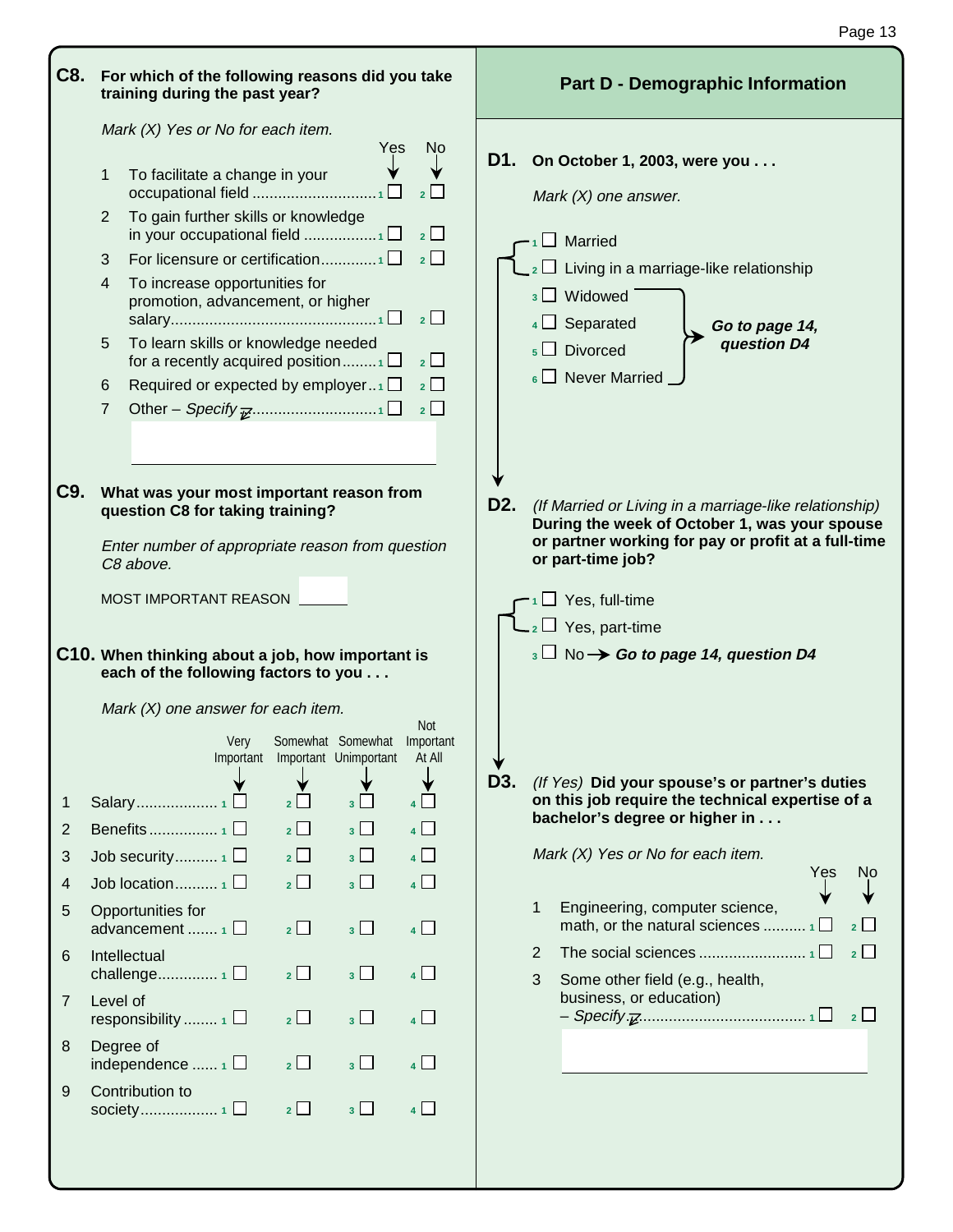| Page |  |  |
|------|--|--|
|------|--|--|

| . ugu 17 |   |                                                                                              |     |                                                                                                                                                    |
|----------|---|----------------------------------------------------------------------------------------------|-----|----------------------------------------------------------------------------------------------------------------------------------------------------|
|          |   | D4. On October 1, 2003, did you have any children<br>living with you as part of your family? |     | D7. On October 1, 2003, were you living in the<br>United States, Puerto Rico, or other U.S.<br>territories, or were you living in another country? |
|          |   | Only count children who lived with you at least                                              |     |                                                                                                                                                    |
|          |   | 50 percent of the time.<br>$\blacksquare$ Yes                                                |     | 1 United States, Puerto Rico,<br>or other U.S. territories $\rightarrow$ Go to question D9                                                         |
|          |   | $_2\Box$ No $\rightarrow$ Go to question D6                                                  |     | $-2$ Another country                                                                                                                               |
|          |   |                                                                                              |     |                                                                                                                                                    |
| D5.      |   | (If Yes) How many of these children living with<br>you as part of your family were           |     |                                                                                                                                                    |
|          |   | If no children in a category, enter "0."                                                     | D8. | In the next five years, how likely is it that you<br>will return to the United States to live or work?                                             |
|          |   | Number of<br>Children                                                                        |     | Mark $(X)$ one answer.                                                                                                                             |
|          | 1 |                                                                                              |     | $\cdot$ $\Box$ $\leftarrow$ Mark (X) this box if you returned to the<br><b>United States to live or work since</b><br>October 1, 2003              |
|          | 2 |                                                                                              |     |                                                                                                                                                    |
|          |   |                                                                                              |     | $1 \square$ Very likely                                                                                                                            |
|          | 3 |                                                                                              |     | 2 Somewhat likely                                                                                                                                  |
|          | 4 |                                                                                              |     | $3 \Box$ Not very likely                                                                                                                           |
|          |   |                                                                                              |     | Not likely at all                                                                                                                                  |
|          | 5 |                                                                                              |     | $5 \Box$ Don't know                                                                                                                                |
| D6.      |   | What is the highest level of education completed                                             | D9. | On October 1, 2003, were you a                                                                                                                     |
|          |   | by your parents or guardians?                                                                |     | $\overline{1}$ U.S. citizen                                                                                                                        |
|          |   | Mark $(X)$ one for each parent or guardian.                                                  |     | Go to page 15,<br>$_2\square$ Non-U.S. citizen $\rightarrow$<br>question D11                                                                       |
|          |   | а.<br>D.                                                                                     |     |                                                                                                                                                    |
|          |   | Mother<br>Father<br>or female<br>or male                                                     |     |                                                                                                                                                    |
|          |   | guardian<br>guardian                                                                         |     |                                                                                                                                                    |
|          | 1 | Less than high school                                                                        |     |                                                                                                                                                    |
|          |   | $\overline{1}$                                                                               |     | D10. (If U.S. citizen) Were you a U.S. citizen                                                                                                     |
|          | 2 | High school diploma or<br>2                                                                  |     | Mark $(X)$ one answer.                                                                                                                             |
|          | 3 | Some college, vocational,                                                                    |     |                                                                                                                                                    |
|          |   | or trade school (including<br>2-year degrees)  3 □<br>3 <sup>1</sup>                         |     | Born in the United States,<br>1∟.<br>Puerto Rico, or other                                                                                         |
|          | 4 | Bachelor's degree (e.g., BS,                                                                 |     | Go to page 16,<br>U.S. territories<br>question D18                                                                                                 |
|          |   | 4                                                                                            |     | $\overline{2}$ Born abroad of                                                                                                                      |
|          | 5 | Master's degree (e.g., MS,<br>$5\Box$                                                        |     | American parent(s)<br>$_3 \Box$ By naturalization $\rightarrow$ Go to page 15,                                                                     |
|          | 6 | Professional degree (e.g.,<br>JD, LLB, MD, DDS, etc.) $6 \Box$<br>$6 \Box$                   |     | question D14                                                                                                                                       |
|          | 7 | Doctorate (e.g., PhD, DSc,                                                                   |     |                                                                                                                                                    |
|          |   | $7 \mid$                                                                                     |     |                                                                                                                                                    |
|          | 8 | Not applicable  8<br>$8\Box$                                                                 |     |                                                                                                                                                    |
|          |   |                                                                                              |     |                                                                                                                                                    |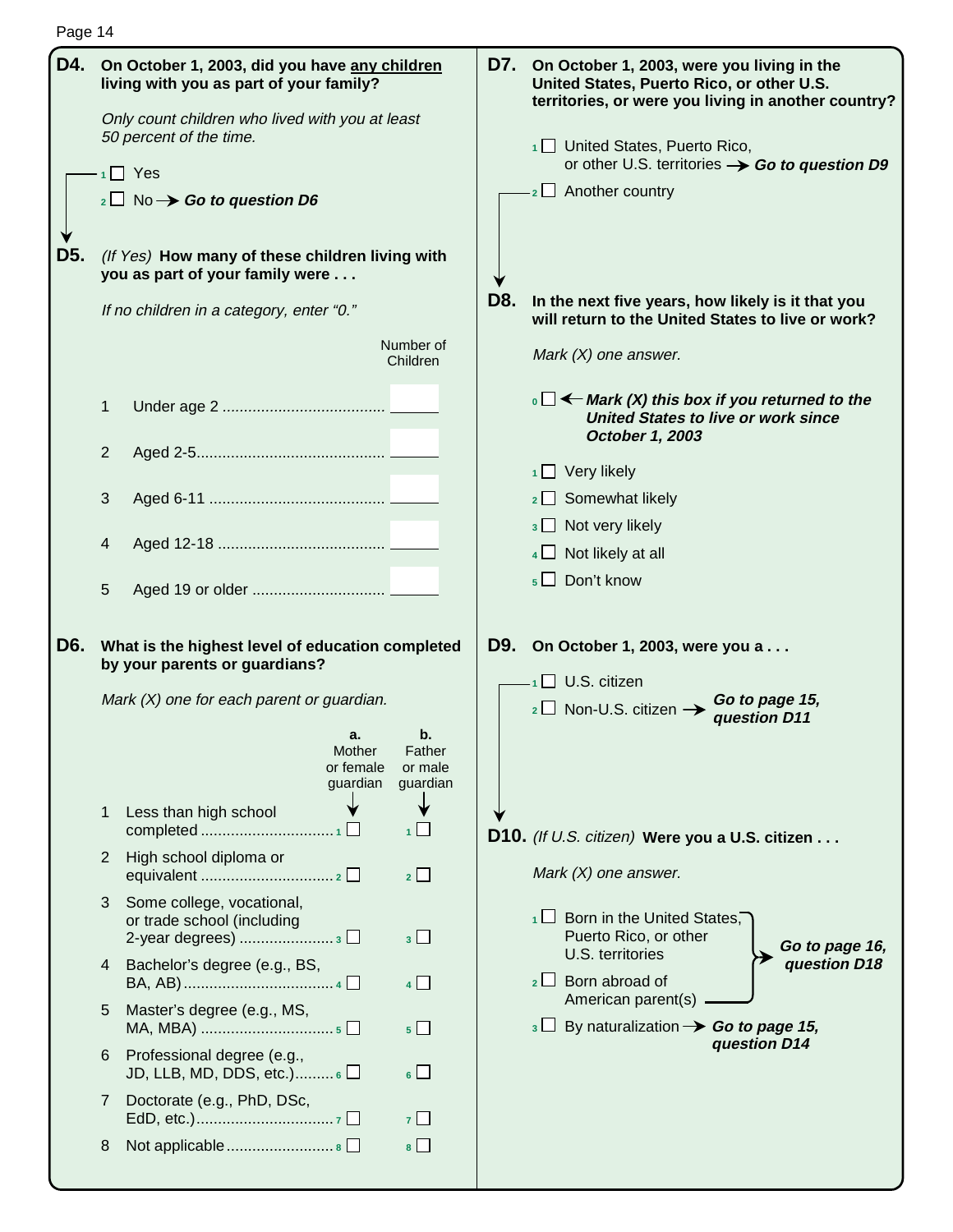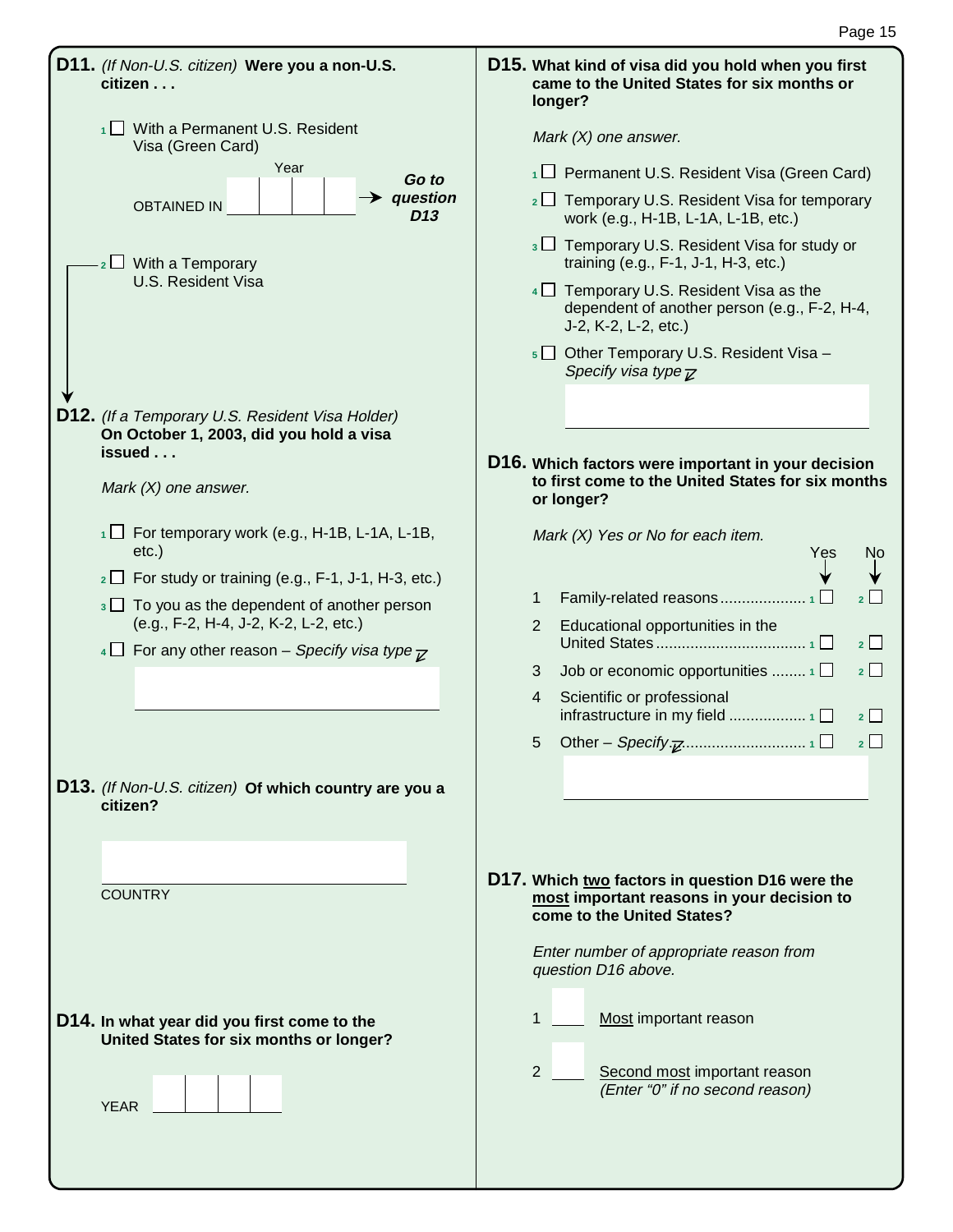| D18. Are you a citizen of more than one country?                                                 | D21. Are you Hispanic or Latino?                                                                                                                                                                                                                                                                                                            |
|--------------------------------------------------------------------------------------------------|---------------------------------------------------------------------------------------------------------------------------------------------------------------------------------------------------------------------------------------------------------------------------------------------------------------------------------------------|
| $1 \square$ Yes<br>$_2\square$ No                                                                | $\cdot$ <sub>1</sub> Yes<br>$_2\square$ No $\rightarrow$ Go to question D23<br>D22. (If Yes) Which of the following best describes<br>your Hispanic origin or descent?                                                                                                                                                                      |
| D19. In what U.S. state, U.S. territory, or foreign<br>country were you born?<br>STATE/TERRITORY | Mark $(X)$ one answer.<br>$\overline{1}$ Mexican or Chicano<br>2 D Puerto Rican<br>$_3\Box$ Cuban<br>4 Other Hispanic – Specify $\overline{z}$                                                                                                                                                                                              |
| <b>FOREIGN COUNTRY</b><br>D20. Are you<br>$1 \square$ Male<br>$2 \Box$ Female                    | D23. What is your racial background?<br>Mark $(X)$ one or more.<br>1 American Indian or Alaska Native -<br>Specify tribal affiliation(s) $\overline{\mathcal{L}}$<br>2 Native Hawaiian or other Pacific Islander<br>$_3\Box$ Asian<br>4 Black or African-American<br>$5 \square$ White<br>D24. What is your birthdate?<br>Year 19<br>Month_ |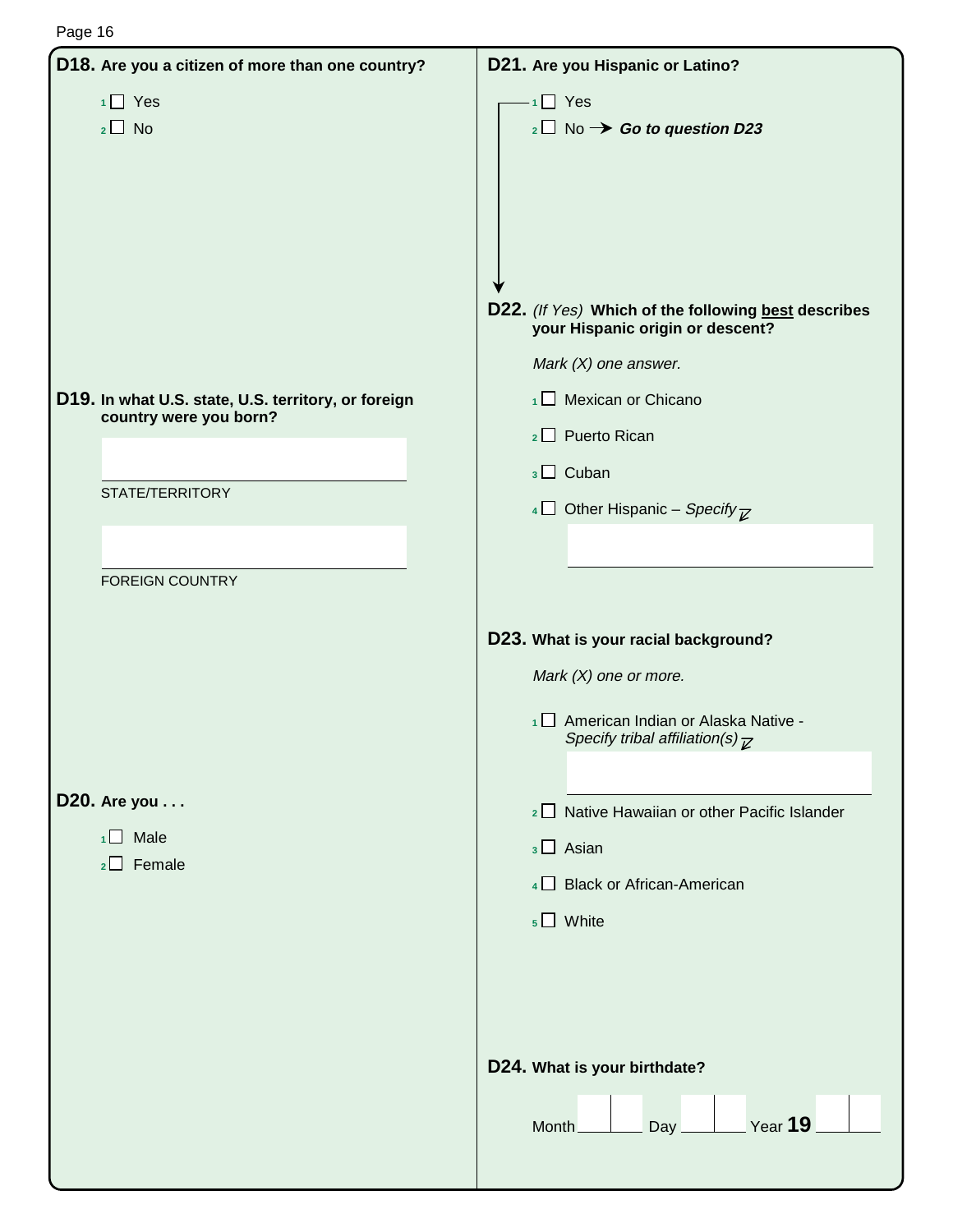|            | D25. What is the USUAL degree of difficulty you have with                                                                                                                                                                                                        |    |                                        |                 |               |           |                   |                   |                              |                     |                  |                   |                         |
|------------|------------------------------------------------------------------------------------------------------------------------------------------------------------------------------------------------------------------------------------------------------------------|----|----------------------------------------|-----------------|---------------|-----------|-------------------|-------------------|------------------------------|---------------------|------------------|-------------------|-------------------------|
|            | Mark $(X)$ one answer for each item.                                                                                                                                                                                                                             |    |                                        |                 |               |           |                   |                   | Unable                       |                     |                  |                   |                         |
| 1          | SEEING words or letters in ordinary newsprint (with                                                                                                                                                                                                              |    |                                        |                 |               |           | <b>None</b>       |                   | Slight<br>$2\Box$            | Moderate<br>$3\Box$ |                  | Severe<br>$4\Box$ | to Do<br>5 <sub>1</sub> |
| 2          | HEARING what is normally said in conversation with<br>another person (with hearing aid, if you usually wear one) $1\Box$                                                                                                                                         |    |                                        |                 |               |           |                   |                   | $2^{\square}$                | 3 <sup>1</sup>      |                  | 4                 | 5 <sup>1</sup>          |
| 3          | WALKING without human or mechanical assistance                                                                                                                                                                                                                   |    |                                        |                 |               |           |                   |                   | 2                            | 3 <sup>1</sup>      |                  | $4\Box$           | $5\Box$                 |
| 4          | LIFTING or carrying something as heavy as 10 pounds,                                                                                                                                                                                                             |    |                                        |                 |               |           |                   |                   | 2                            | $3\Box$             |                  | 4                 | $5\Box$                 |
|            | D26. $\circ$ $\Box$ $\leftarrow$ Mark (X) this box if you answered "None" to all the activities in question D25, and go to<br>question D28.                                                                                                                      |    |                                        |                 |               |           |                   |                   |                              |                     |                  |                   |                         |
|            | D27. What is the earliest age at which you first began experiencing <u>any</u> difficulties in <u>any</u> of these areas?                                                                                                                                        |    |                                        |                 |               |           |                   |                   |                              |                     |                  |                   |                         |
|            |                                                                                                                                                                                                                                                                  |    |                                        |                 |               |           |                   |                   |                              |                     |                  |                   |                         |
| <b>AGE</b> |                                                                                                                                                                                                                                                                  |    | OR $\circ \Box \leftarrow$ SINCE BIRTH |                 |               |           |                   |                   |                              |                     |                  |                   |                         |
|            | D28. In case we need to clarify some of the information you have provided, please list a phone number (and                                                                                                                                                       |    |                                        |                 |               |           |                   |                   |                              |                     |                  |                   |                         |
|            | an e-mail address if applicable) where you can be reached.                                                                                                                                                                                                       |    |                                        |                 |               |           |                   |                   |                              |                     |                  |                   |                         |
|            | Daytime Phone Number                                                                                                                                                                                                                                             |    |                                        |                 |               |           |                   |                   |                              |                     |                  |                   |                         |
|            |                                                                                                                                                                                                                                                                  |    | Area Code                              |                 | <b>Number</b> |           |                   |                   |                              |                     |                  |                   |                         |
|            | <b>Evening Phone Number</b>                                                                                                                                                                                                                                      |    |                                        |                 |               |           |                   |                   |                              |                     |                  |                   |                         |
|            |                                                                                                                                                                                                                                                                  |    | Area Code                              |                 | Number        |           |                   |                   |                              |                     |                  |                   |                         |
|            | <b>Cell Phone Number</b>                                                                                                                                                                                                                                         |    |                                        |                 |               |           |                   |                   |                              |                     |                  |                   |                         |
|            |                                                                                                                                                                                                                                                                  |    | Area Code                              |                 | <b>Number</b> |           |                   |                   |                              |                     |                  |                   |                         |
|            |                                                                                                                                                                                                                                                                  |    |                                        |                 | @             |           |                   |                   |                              |                     |                  |                   |                         |
|            | E-mail Address                                                                                                                                                                                                                                                   |    |                                        |                 |               |           |                   |                   |                              |                     |                  |                   |                         |
|            | D29. Since we are interested in how education and employment change over time, we may be recontacting you<br>in 2005. To help us contact you, please provide the name and contact information for two people who are<br>likely to know where you can be reached. |    |                                        |                 |               |           |                   |                   |                              |                     |                  |                   |                         |
|            | As with all the information provided in this questionnaire, complete confidentiality will be provided. These people<br>will only be contacted if we have trouble contacting you in 2005.                                                                         |    |                                        |                 |               |           |                   |                   |                              |                     |                  |                   |                         |
|            |                                                                                                                                                                                                                                                                  |    |                                        |                 |               |           | <b>First Name</b> |                   | MI                           |                     | <b>Last Name</b> |                   |                         |
|            | <b>First Name</b>                                                                                                                                                                                                                                                | MI | Last Name                              |                 |               |           |                   |                   |                              |                     |                  |                   |                         |
|            | <b>Number and Street</b>                                                                                                                                                                                                                                         |    |                                        |                 |               |           |                   | Number and Street |                              |                     |                  |                   |                         |
|            | City/Town                                                                                                                                                                                                                                                        |    | State                                  | <b>ZIP Code</b> |               | City/Town |                   |                   |                              |                     | State            | ZIP Code          |                         |
|            | Country (if outside of U.S.)                                                                                                                                                                                                                                     |    |                                        |                 |               |           |                   |                   | Country (if outside of U.S.) |                     |                  |                   |                         |
|            |                                                                                                                                                                                                                                                                  |    |                                        |                 |               |           |                   |                   |                              |                     |                  |                   |                         |
|            |                                                                                                                                                                                                                                                                  |    |                                        |                 |               |           |                   |                   |                              |                     |                  |                   |                         |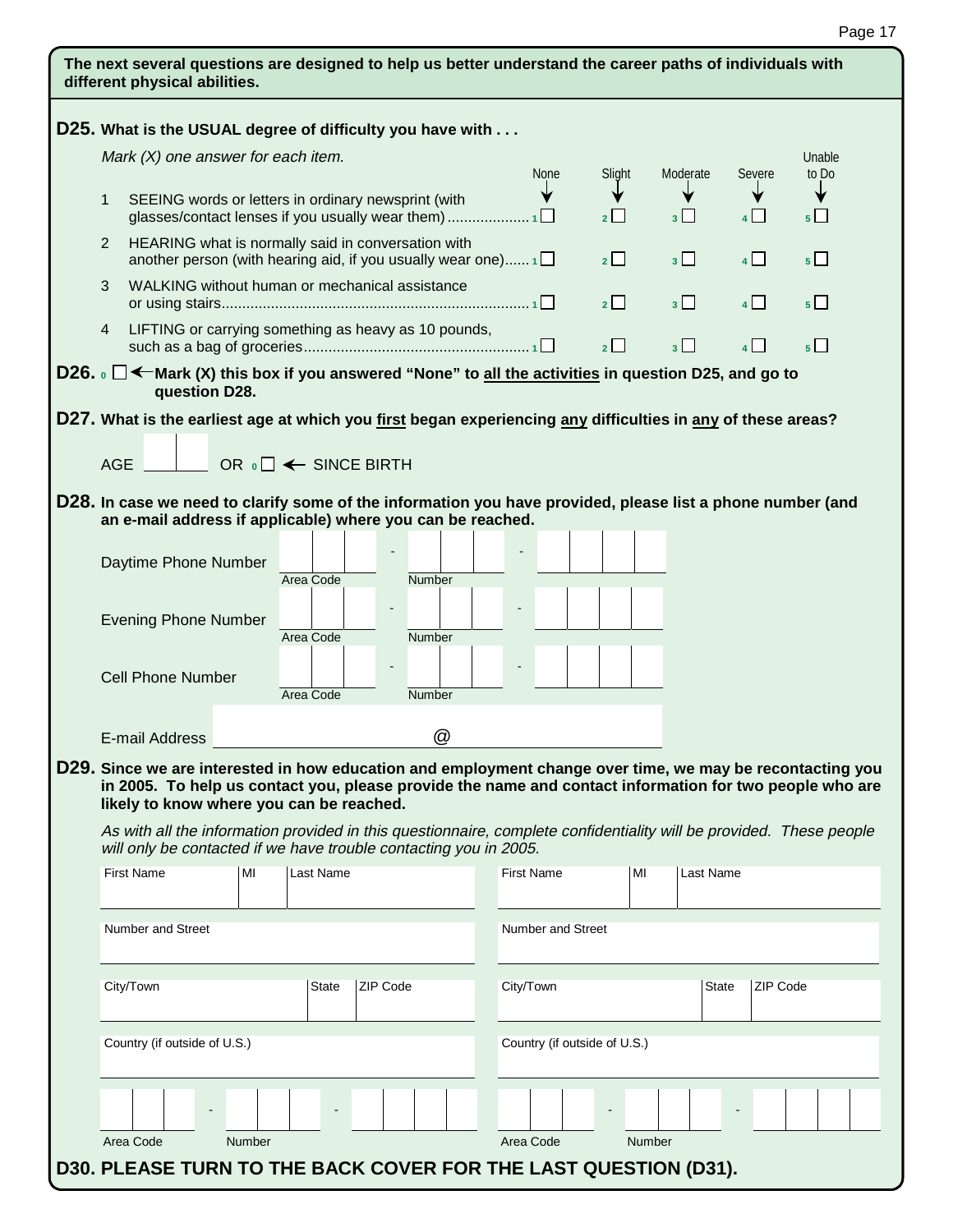# **FIELD OF STUDY**

If you cannot find the code that best describes your field of study, use the "OTHER" code under the most appropriate broad category. If none of the codes fit your field of study, use Code 995.

# **Agriculture Business and Production**

- 601 Agricultural economics (Also see 655 and 923)
- 602 OTHER agricultural business and production

# **Agricultural Sciences**

- 605 Animal sciences
- 606 Food sciences and technology (Also see 638)
- 607 Plant sciences (Also see 633)
- 608 OTHER agricultural sciences
- 610 **Architecture/Environmental Design** (For architectural engineering, see 723)

# **Biological/Life Sciences**

- 631 Biochemistry and biophysics
- 632 Biology, general
- 633 Botany (Also see 607)
- 634 Cell and molecular biology
- 635 Ecology
- 636 Genetics, animal and plant
- 637 Microbiological sciences and immunology
- 638 Nutritional sciences (Also see 606)
- 639 Pharmacology, human and animal (Also see 788)
- 640 Physiology and pathology, human and animal
- 641 Zoology, general
- 642 OTHER biological sciences

# **Business Management/Administrative Services**

- 651 Accounting
- 652 Actuarial science
- 653 Business administration and management
- 654 Business, general
- 655 Business and managerial economics (Also see 601 and 923)
- 656 Business marketing/marketing management
- 657 Financial management
- 658 Marketing research
- 843 Operations research
- 659 OTHER business management/administrative services

# **Communications**

- 661 Communications, general
- 662 Journalism
- 663 OTHER communications

# **Computer and Information Sciences**

- 671 Computer and information sciences, general
- 672 Computer programming
- 673 Computer science (Also see 727)
- 674 Computer systems analysis
- 675 Data processing
- 676 Information services and systems
- 677 OTHER computer and information sciences

# **Conservation and Natural Resources**

- 680 Environmental science or studies
- 681 Forestry sciences
- 682 OTHER natural resources and conservation
- 690 **Criminal Justice/Protective Services** (Also see 922)

# **Education**

- 701 Education administration
- 702 Computer teacher education
- 703 Counselor education and guidance
- 704 Educational psychology
- 705 Elementary teacher education
- 706 Mathematics teacher education
- 707 Physical education and coaching
- 708 Pre-school/kindergarten/early childhood teacher education
- 709 Science teacher education
- 710 Secondary teacher education
- 711 Special education
- 712 Social science teacher education
- 713 OTHER education

# **Engineering**

- 721 Aerospace, aeronautical and astronautical engineering
- 722 Agricultural engineering
- 723 Architectural engineering
- 724 Bioengineering and biomedical engineering
- 725 Chemical engineering
- 726 Civil engineering
- 727 Computer and systems engineering
- 728 Electrical, electronics and communications engineering
- 729 Engineering sciences, mechanics and physics
- 730 Environmental engineering
- 731 Engineering, general
- 732 Geophysical and geological engineering
- 733 Industrial and manufacturing engineering (Also see 752)
- 734 Materials engineering, including ceramics and textiles
- 735 Mechanical engineering
- 736 Metallurgical engineering
- 737 Mining and minerals engineering
- 738 Naval architecture and marine engineering
- 739 Nuclear engineering
- 740 Petroleum engineering
- 741 OTHER engineering

# **Engineering-Related Technologies**

- 751 Electrical and electronics technologies
- 752 Industrial production technologies
- 753 Mechanical engineering-related technologies
- 754 OTHER engineering-related technologies

Page 18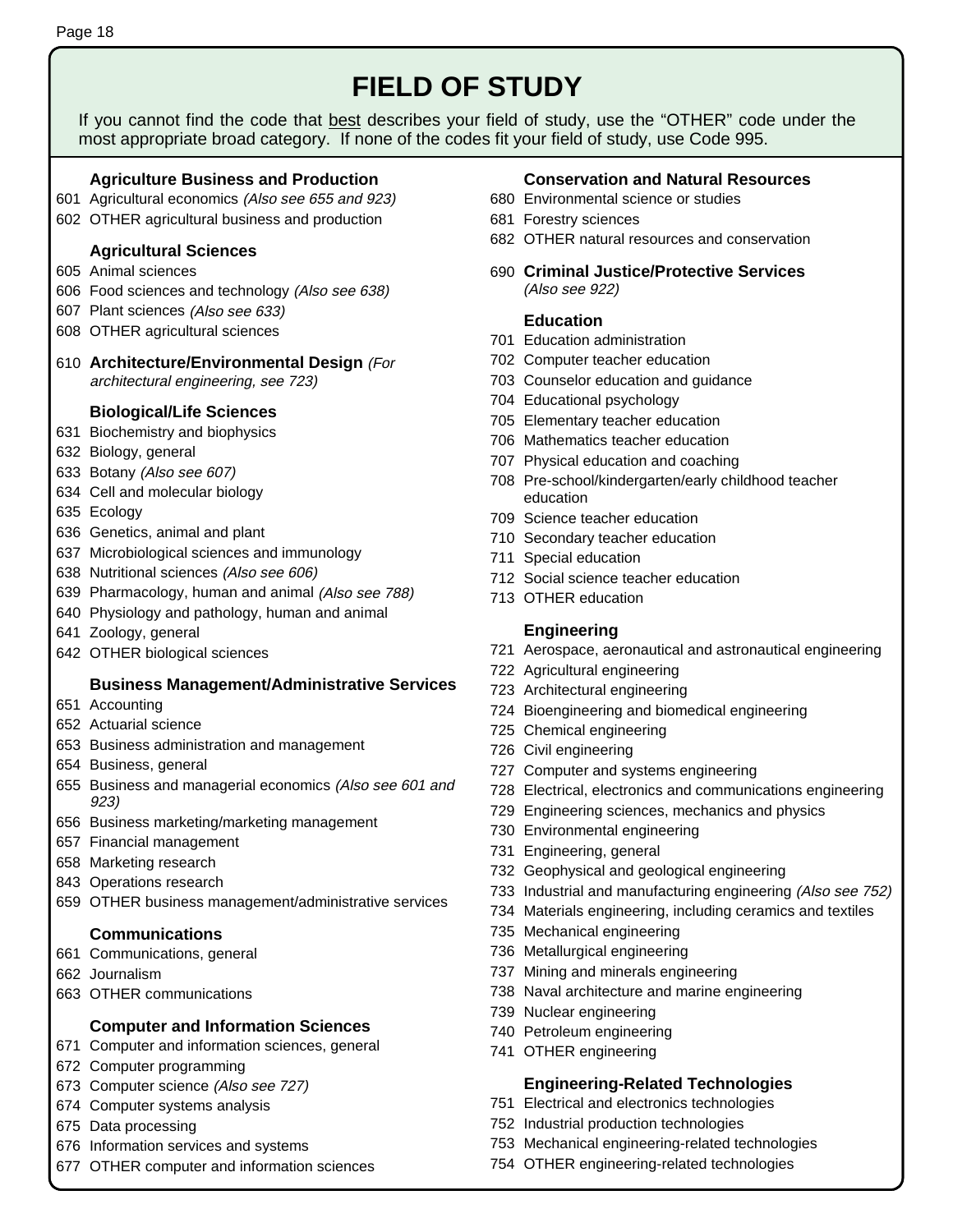# **FIELD OF STUDY (Continued)**

#### **Languages, Linguistics, Literature/Letters**

- 760 English language, literature and letters
- 771 Linguistics
- 772 OTHER foreign languages and literature

#### **Health and Related Sciences**

- 781 Audiology and speech pathology
- 782 Health services administration
- 783 Health/medical assistants
- 784 Health/medical technologies
- 785 Medical preparatory programs (e.g., pre-dentistry, premedical, pre-veterinary)
- 786 Medicine (e.g., dentistry, optometry, osteopathic, podiatry, veterinary)
- 787 Nursing (4 years or longer program)
- 788 Pharmacy (Also see 639)
- 789 Physical therapy and other rehabilitation/therapeutic services
- 790 Public health (including environmental health and epidemiology)
- 791 OTHER health/medical sciences
- 800 **Home Economics**
- 810 **Law/Prelaw/Legal Studies**
- 820 **Liberal Arts/General Studies**
- 830 **Library Science**

#### **Mathematics and Statistics**

- 841 Applied mathematics (Also see 843 and 652)
- 842 Mathematics, general
- 843 Operations research
- 844 Statistics
- 845 OTHER mathematics
- 850 **Parks, Recreation, Leisure, and Fitness Studies**

#### **Philosophy, Religion, and Theology**

- 861 Philosophy of science
- 862 OTHER philosophy, religion, theology

#### **Physical Sciences**

- 871 Astronomy and astrophysics
- 872 Atmospheric sciences and meteorology
- 631 Biochemistry and biophysics
- 873 Chemistry, except biochemistry
- 874 Earth sciences
- 875 Geology
- 876 Geological sciences, other
- 877 Oceanography
- 878 Physics
- 879 OTHER physical sciences

#### **Psychology**

- 891 Clinical
- 892 Counseling
- 704 Educational
- 893 Experimental
- 894 General
- 895 Industrial/Organizational
- 896 Social
- 897 OTHER psychology

#### **Public Affairs**

- 901 Public administration
- 902 Public policy studies
- 903 OTHER public affairs
- 910 **Social Work**

#### **Social Sciences and History**

- 921 Anthropology and archaeology
- 922 Criminology (Also see 690)
- 923 Economics (Also see 601 and 655)
- 924 Geography
- 925 History of science
- 926 History, other
- 927 International relations
- 928 Political science and government
- 929 Sociology
- 620 Area and ethnic studies
- 910 Social work
- 930 OTHER social sciences

#### **Visual and Performing Arts**

- 941 Dramatic arts
- 942 Fine arts, all fields
- 943 Music, all fields
- 944 OTHER visual and performing arts

### 995 **OTHER FIELDS (Not Listed)**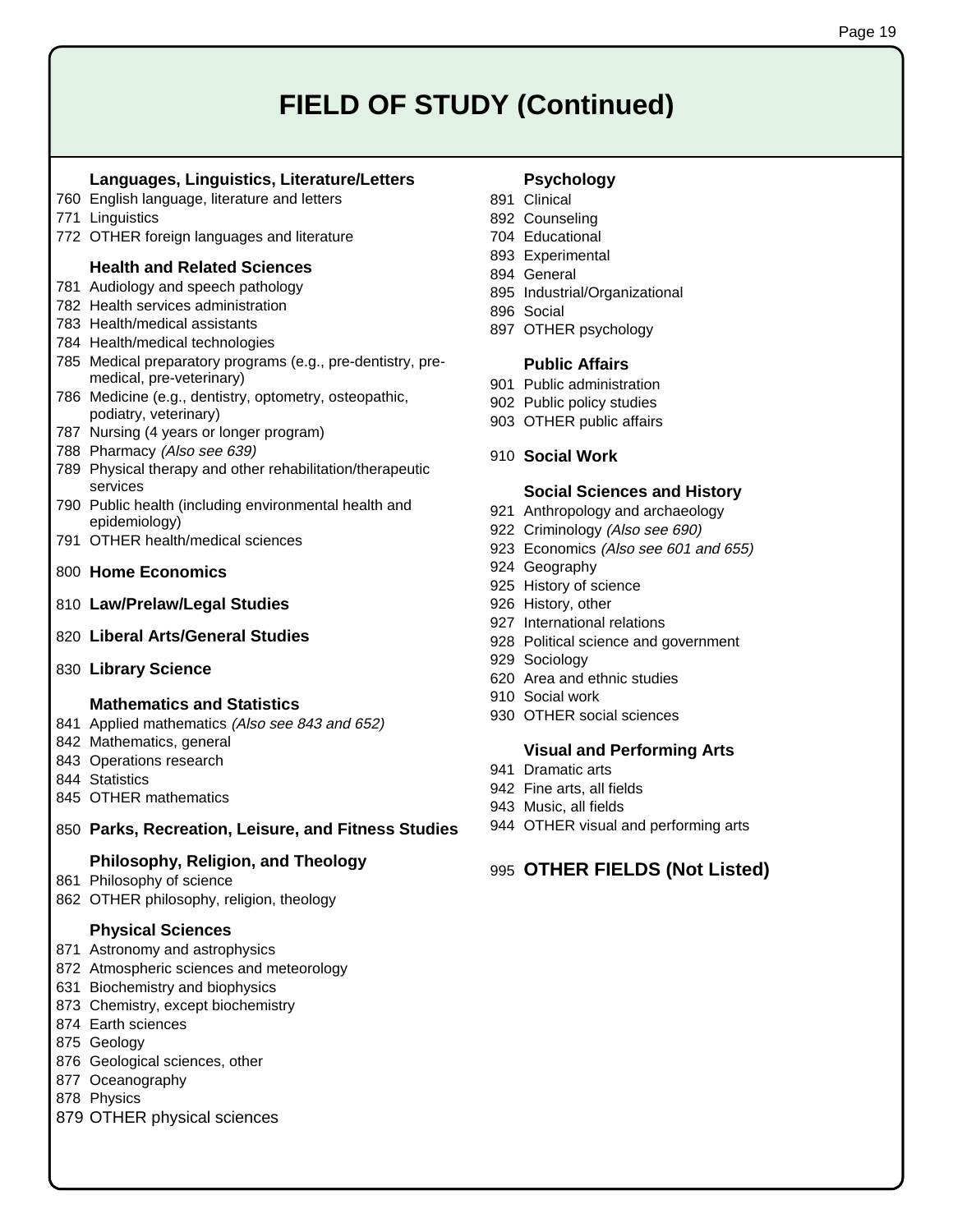#### 010 **Artists, Broadcasters, Editors, Entertainers, Public Relations Specialists, Writers Biological/Life Scientists**  021 Agricultural and food scientists 022 Biochemists and biophysicists 023 Biological scientists (e.g., botanists, ecologists, zoologists) 024 Forestry and conservation scientists 025 Medical scientists (excluding practitioners) 026 Technologists and technicians in the biological/life sciences 027 OTHER biological and life scientists **Clerical/Administrative Support Occupations**  031 Accounting clerks and bookkeepers 032 Secretaries, receptionists, typists 033 OTHER administrative (e.g., record clerks, telephone operators) 040 **Clergy and Other Religious Workers Computer Occupations** (Also see 173) **\*\*\*** Computer engineers (See 087, 088 under Engineers) 051 Computer and information scientists, research 052 Computer programmers (business, scientific, process control) 053 Computer support specialists 054 Computer system analysts 055 Database administrators 056 Network and computer systems administrators 057 Network systems and data communications analysts 058 OTHER computer and information science occupations **\*\*\* Consultants** (Select the code that comes closest to your usual area of consulting) 070 **Counselors** (Educational, vocational, mental health, and substance abuse) (Also see 236) **Engineers and Architects**  081 Architects **\*\*\*** Engineers (Also see 100-104) 082 Aeronautical, aerospace, and astronautical engineers 083 Agricultural engineers 084 Bioengineers and biomedical engineers 085 Chemical engineers 086 Civil, including architectural and sanitary engineers 087 Computer engineers - hardware 088 Computer engineers - software 089 Electrical and electronics engineers 090 Environmental engineers 091 Industrial engineers **Engineers (Continued)** (Also see 100-104) 092 Marine engineers and naval architects 093 Materials and metallurgical engineers 094 Mechanical engineers 095 Mining and geological engineers 096 Nuclear engineers 097 Petroleum engineers 098 Sales engineers 099 OTHER engineers  **Engineering Technologists, Technicians, and Surveyors** 100 Electrical, electronic, industrial, and mechanical technicians 101 Drafting occupations, including computer drafting 102 Surveying and mapping technicians 103 OTHER engineering technologists and technicians 104 Surveyors, cartographers, photogrammetrists 110 **Farmers, Foresters and Fishermen Health Occupations** 111 Diagnosing/treating practitioners (e.g., dentists, optometrists, physicians, psychiatrists, podiatrists, surgeons, veterinarians) 112 Registered nurses, pharmacists, dieticians, therapists, physician assistants 236 Psychologists, including clinical (Also see 070) 113 Health technologists and technicians (e.g., dental hygienists, health record technologist/technicians, licensed practical nurses, medical or laboratory technicians, radiological technicians) 114 OTHER health occupations 120 **Lawyers, Judges** 130 **Librarians, Archivists, Curators \*\*\* Managers/Supervisors, First Line** (Select the code that comes closest to the field you manage)  **Managers, Top-Level Executives, Administrators** (People who manage other managers) 141 Top-level managers, executives, administrators (e.g., CEO/COO/CFO, president, district manager, general manager, legislator, chancellor, provost) **Managers, Other** (Also see 151-153) 142 Computer and information systems managers 143 Engineering managers 144 Medical and health services managers 145 Natural sciences managers 146 Education administrators (e.g., registrar, dean, principal) 147 OTHER mid-level managers **JOB CATEGORY**  If you cannot find the code that best describes your job, use the "OTHER" code under the most appropriate broad category. If none of the codes fit your job, use Code 500.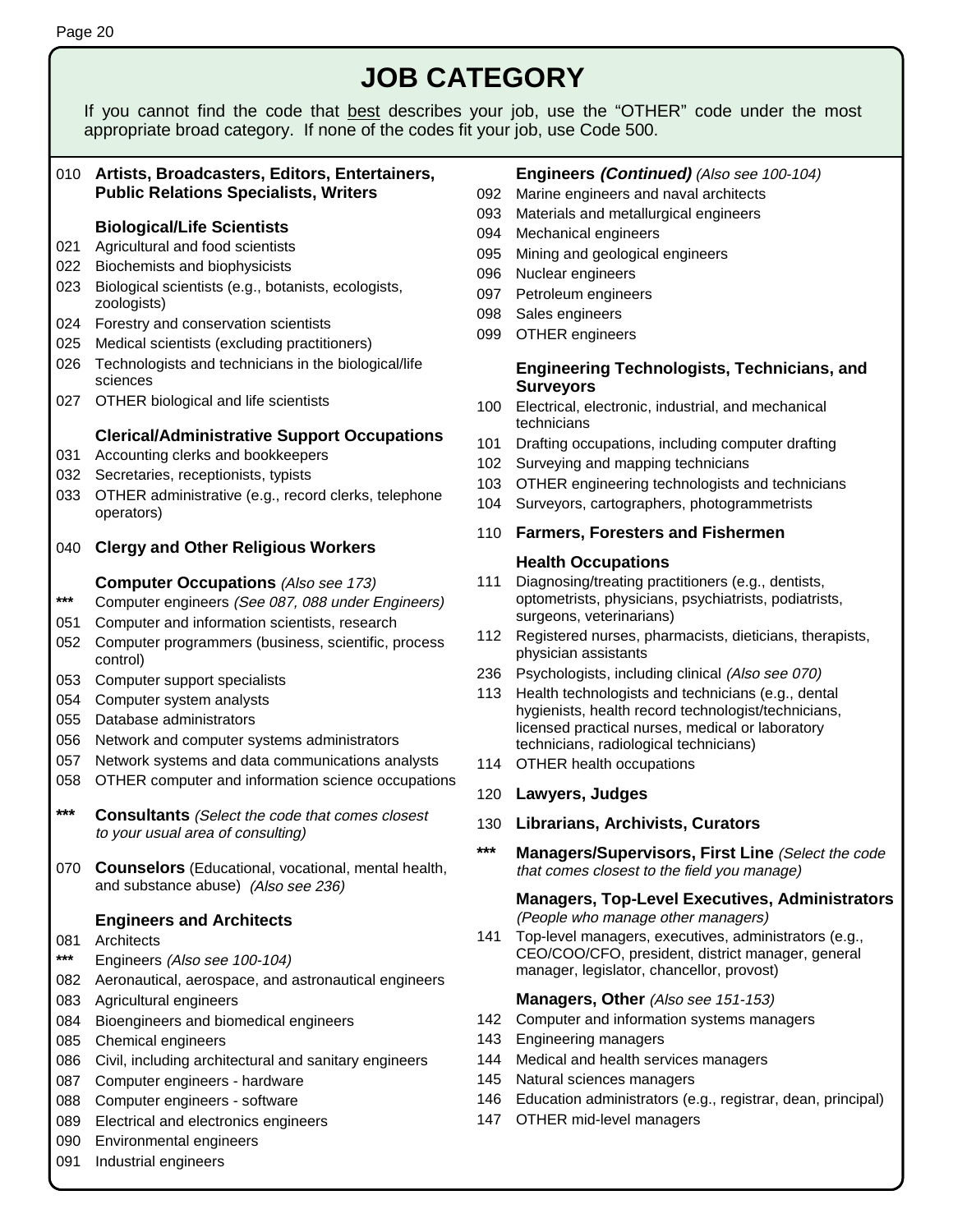# **JOB CATEGORY (Continued)**

#### **Management-Related Occupations**

(Also see 141-147)

- 151 Accountants, auditors, and other financial specialists
- 152 Personnel, training, and labor relations specialists
- 153 OTHER management related occupations

#### **Mathematical Scientists**

- 171 Actuaries
- 172 Mathematicians
- 173 Operations research analysts, including modeling
- 174 Statisticians
- 175 Technologists/technicians in the mathematical sciences
- 176 OTHER mathematical scientists

#### **Physical Scientists**

- 191 Astronomers
- 192 Atmospheric and space scientists
- 193 Chemists, except biochemists
- 194 Geologists, including earth scientists
- 195 Oceanographers
- 196 Physicists
- 197 Technologists and technicians in the physical sciences
- 198 OTHER physical scientists
- **\*\*\* Research Associates/Assistants** (Select the code that comes closest to your field)

#### **Sales and Marketing Occupations**

- 200 Insurance, securities, real estate, and business services
- 201 Sales occupations commodities except retail (e.g., industrial machinery/equipment/supplies, medical and dental equipment/supplies)
- 202 Sales occupations retail (e.g., furnishings, clothing, motor vehicles, cosmetics)
- 203 OTHER marketing and sales occupations

### **Service Occupations, Except Health**

(Also see 111-114)

- 221 Food preparation and services (e.g., cooks, waitresses, bartenders)
- 222 Protective services (e.g., fire fighters, police, guards, wardens, park rangers)
- 223 OTHER service occupations, except health (e.g., probation officers, human services workers)

#### **Social Scientists**

- 231 Anthropologists
- 232 Economists
- 233 Historians
- 235 Political scientists
- 236 Psychologists, including clinical (Also see 070)
- 237 Sociologists
- 238 OTHER social scientists

#### 240 **Social Workers**

#### **Teachers and Professors**

- **\*\*\*** Precollegiate Teachers
- 251 Pre-Kindergarten and kindergarten
- 252 Elementary
- 253 Secondary computer, math, or sciences
- 254 Secondary social sciences
- 255 Secondary other subjects
- 256 Special education primary and secondary
- 257 OTHER precollegiate area
- **\*\*\*** Postsecondary Professors
- 271 Agriculture
- 272 Art, Drama, and Music
- 273 Biological Sciences
- 274 Business, Commerce and Marketing
- 275 Chemistry
- 276 Computer Science
- 277 Earth, Environmental, and Marine Sciences
- 278 Economics
- 279 Education
- 280 Engineering
- 281 English
- 282 Foreign Languages
- 283 History
- 286 Mathematics and Statistics
- 287 Health and Related Sciences
- 288 Physical Education
- 289 Physics
- 290 Political Science
- 291 Psychology
- 293 Sociology
- 297 OTHER Natural Sciences
- 298 OTHER Social Sciences
- 299 OTHER Postsecondary fields
- 300 OTHER teachers and instructors (e.g., private tutors, dance or flying instructors, martial arts instructors)

#### **Other Professions**

- 401 Construction and extraction occupations
- 402 Installation, maintenance, and repair occupations
- 403 Precision/production occupations (e.g., metal workers, woodworkers, butchers, bakers, assemblers, printing occupations, tailors, shoemakers, photographic process)
- 405 Transportation and material moving occupations

### 500 **OTHER OCCUPATIONS (Not Listed)**